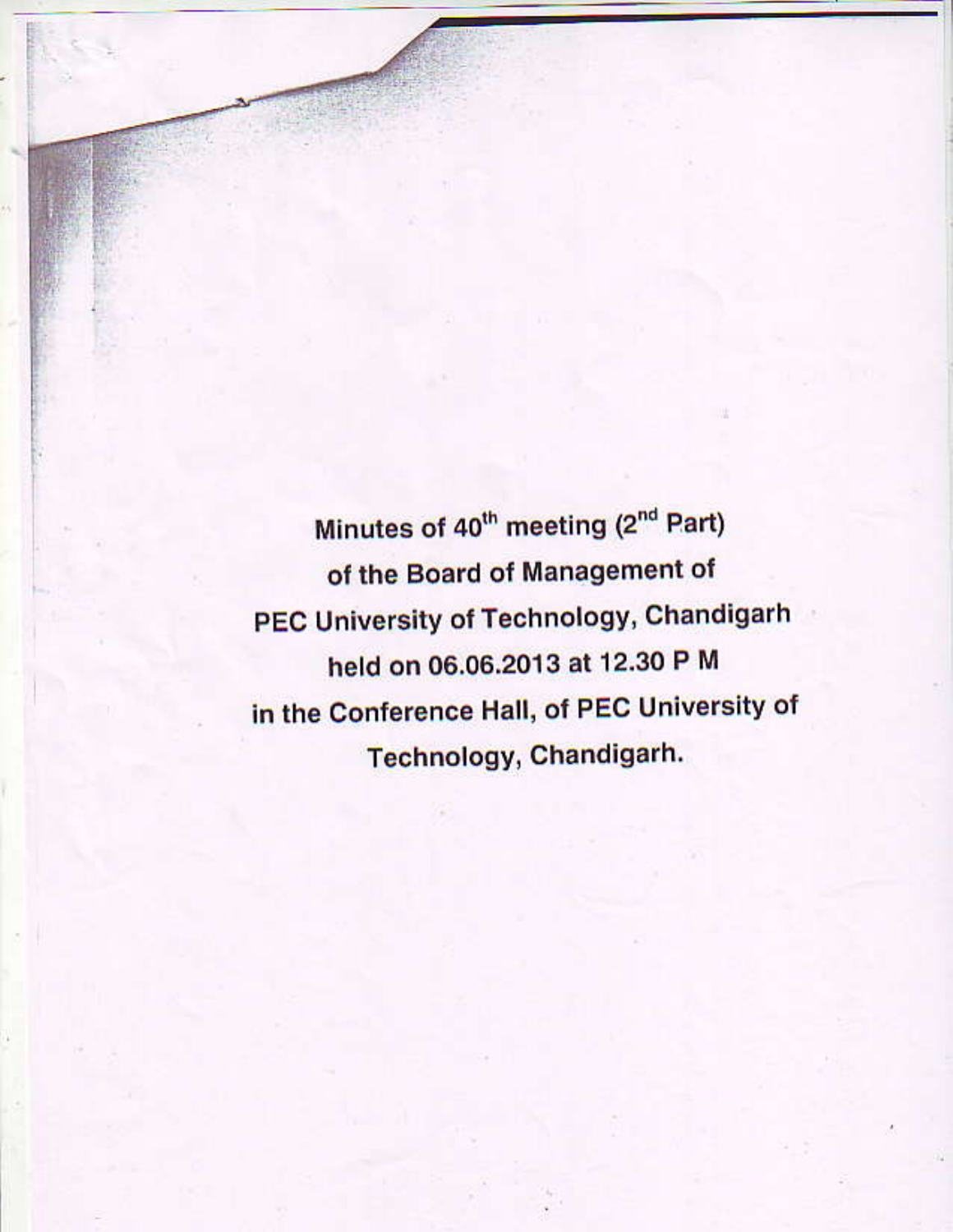| 40.28   | Special<br>Chance<br>for<br>exercising<br>option for<br>pay<br>fixation on<br>promotion.                                                                                                                     | The Board did not approve the proposal.                                                                                                                                                                                                                                                                                                                                                                                                                                                                                                                                                                                                                                                                                                                                                                                                                                                                                                                                                                                                          |
|---------|--------------------------------------------------------------------------------------------------------------------------------------------------------------------------------------------------------------|--------------------------------------------------------------------------------------------------------------------------------------------------------------------------------------------------------------------------------------------------------------------------------------------------------------------------------------------------------------------------------------------------------------------------------------------------------------------------------------------------------------------------------------------------------------------------------------------------------------------------------------------------------------------------------------------------------------------------------------------------------------------------------------------------------------------------------------------------------------------------------------------------------------------------------------------------------------------------------------------------------------------------------------------------|
| 40.29.1 | Any other item:<br>Issues related to TEQIP-II<br>(a) Internal Assesment<br>workshop<br>(b) Full Scale Academic<br>Workshop<br>(c) Performance Auditors<br>Report<br>(d) Five day international<br>Study Tour | The Board took note of (a) The report on<br>Internal Review (Annexure 40.29.1.1), and<br>(b)<br>Outcome of Full Scale Academic<br>Workshop (Annexure 40.29.1.2). The reports<br>were accepted and the progress of TEQIP<br>project at the Institute was found to be<br>satisfactory. The department-wise work plan<br>under TEQIP for the remaining period of the<br>project, evolved during the Internal Review<br>and Full Scale Academic Workshop was also<br>approved by BoM (Annexures 40.29.1.3 and<br>40.29.1.2).<br>The Board was apprised of the Performance<br>Auditor's Report. The report on Table-5 on<br>"Performance in Governance of Institution"<br>with reference to points at S. No. 1(iv) "Has<br>the governing body put in place suitable<br>arrangement for monitoring the Head of<br>institution's performance", and S. No. 2 (ii)<br>"Does the Governing Body maintain and<br>publicly disclose, a register of interest of<br>members of its governing body?", were<br>considered. The following decisions were<br>made: |
|         |                                                                                                                                                                                                              | 1(iv) The Head of institution will make<br>presentation to BoM once in a year on<br>the progress made by the institute.                                                                                                                                                                                                                                                                                                                                                                                                                                                                                                                                                                                                                                                                                                                                                                                                                                                                                                                          |

19

o.

 $\left(3\right.^{\circ}_{\circ}$ 

×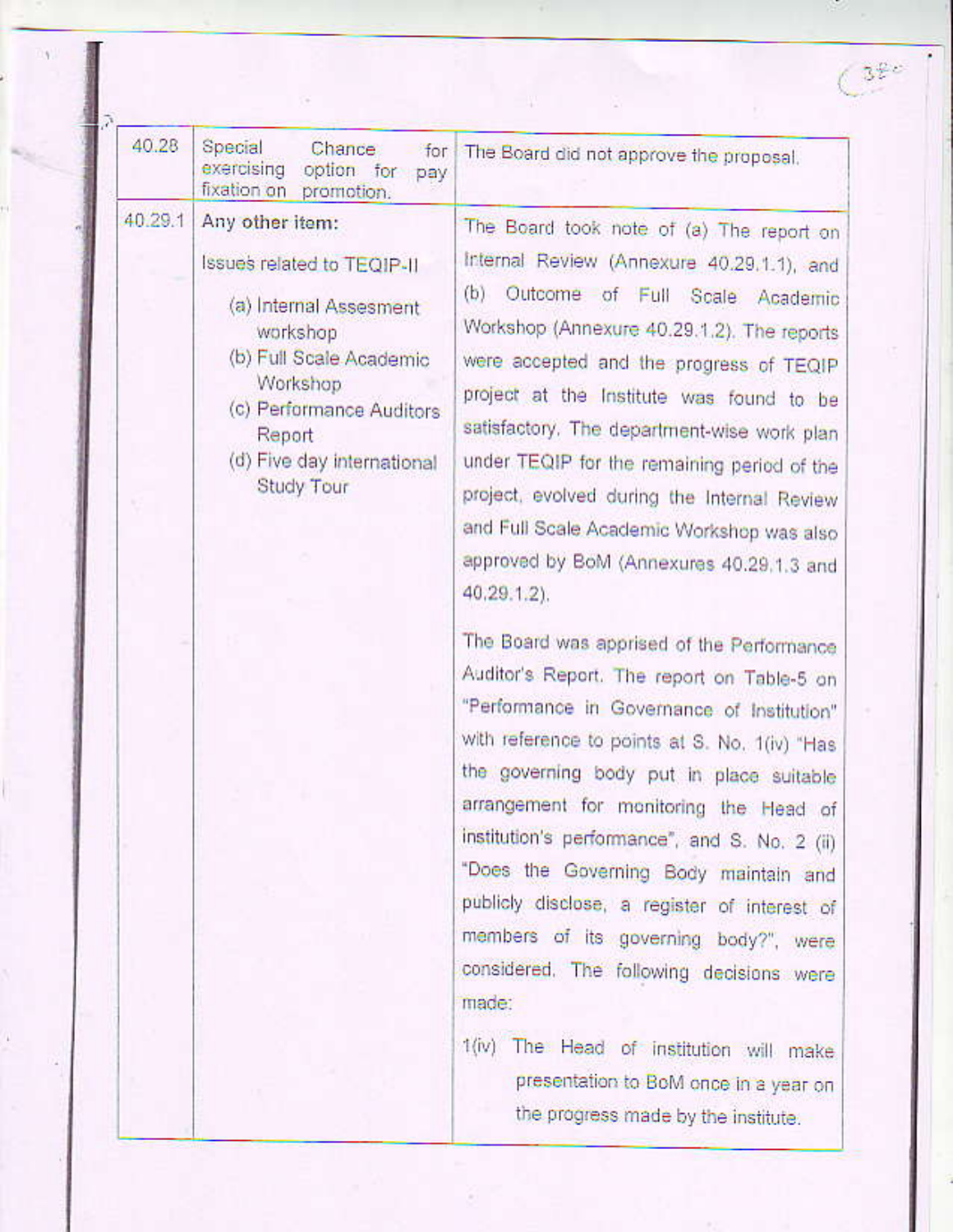2 (ii) The information on BoM members will be included in Mandatory Disclosure on PEC Website.

The Board also approved the proposal for five day international study tour (Annexure 40.29.1.4) with the following amendments:

- i) At least 5 must young faculty members should be part of the tour.
- ii) Each of the remaining members of the team must have at least five more years of service left at PEC prior to superannuation.

Agenda item 40.5 (Progress Report on TEQIP-II Project till 31st March, 2013) which was pending, was not taken up separately in view of the latest status of TEQIP-II programme being presented under the current item. However, the issues raised and suggestions given by Mentor at S.No. 1 (C.2) and S.No. 3 (C.5) in the Supplement to Agenda Item No. 40.5 (Annexure 40.29.1.5) will be taken up in the next BOM meeting.

Mentor's suggestions to be discussed in BOM

Certain confidential items were taken up thereafter, with only the Board Members present (Invitees were requested to leave), and their minutes are drawn up separately. All other items tabled as Current Agenda were deferred.

Meeting ended with a vote of thanks to the Chair.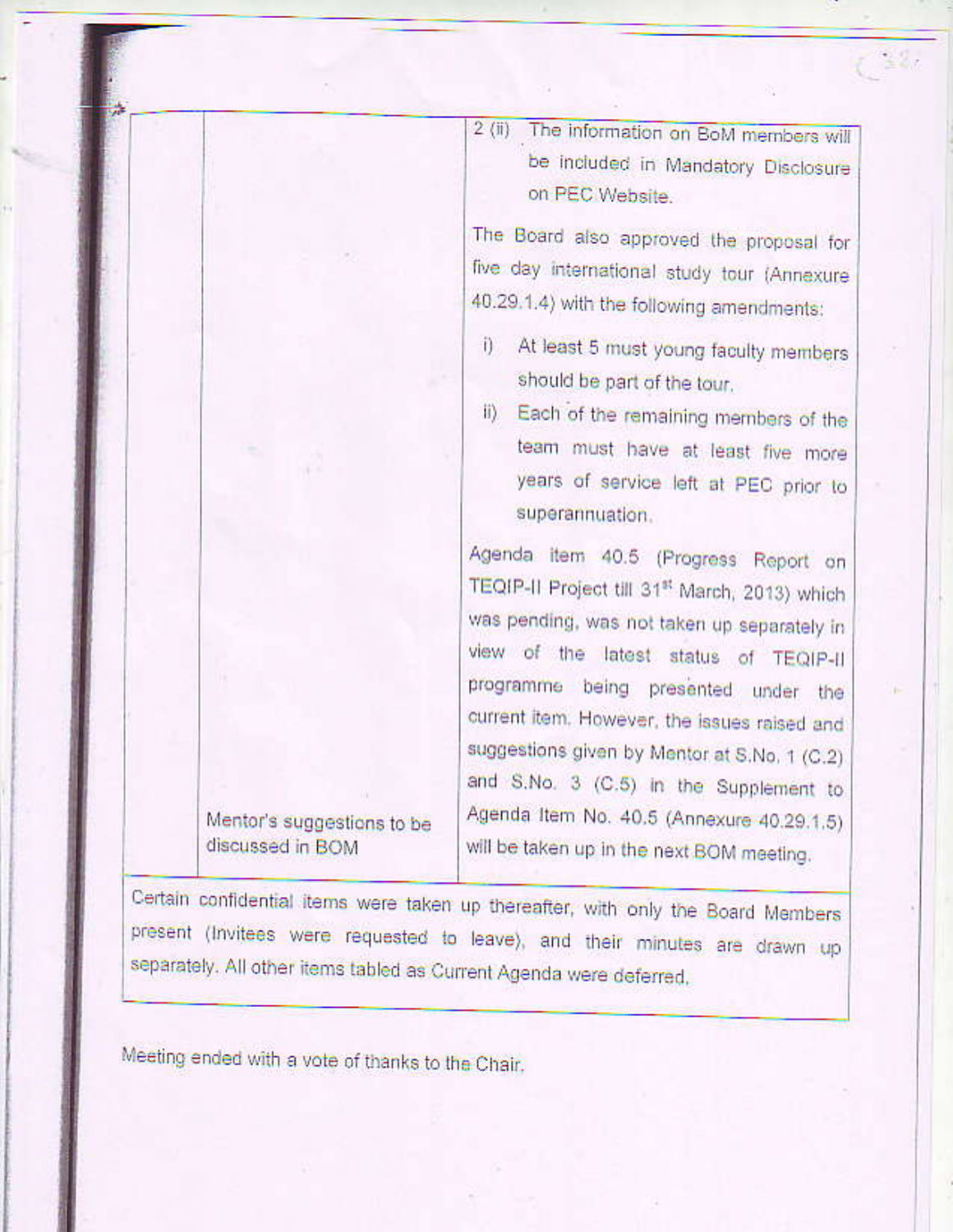

|                                                                                                | <b>Faculty Coordinator for TEQIP-II Key Activities</b><br>Deptt. faculty Coordinator Nominated by the HoD |                           |       |                             |                                      |                                 |                                                                                     |                       |                              |
|------------------------------------------------------------------------------------------------|-----------------------------------------------------------------------------------------------------------|---------------------------|-------|-----------------------------|--------------------------------------|---------------------------------|-------------------------------------------------------------------------------------|-----------------------|------------------------------|
| <b>Activities</b>                                                                              |                                                                                                           |                           |       |                             |                                      |                                 |                                                                                     |                       |                              |
|                                                                                                | Aerospace Applied                                                                                         | Science                   | Civil | <b>CSE &amp; I.T</b>        | Electrical                           | <b>E&amp;EC</b>                 | Mechanical Materials                                                                | &<br>Metallurgy       | Production                   |
| <b>Enhancement</b><br>of R&D and<br>institutional<br>consultancy<br>activities                 | Prof.<br>Rakesh<br>Kumar                                                                                  | Dr.<br>Satyendra<br>Singh |       | Dr. rajesh<br><b>Bhatia</b> | Tilak<br>Dr.<br>Thakur               | Dr. Amita<br>Soni               | Dr. S. K.<br>Mangal                                                                 | Dr.<br>Uma<br>Batra   | Prof.<br>Rahul O.<br>Vaishya |
| Faculty<br>and<br><b>Staff</b><br>development<br>improved<br>for<br>competence<br>based on TNA | Prof.<br>Kishori Lal                                                                                      | Anju<br>Dr.<br>Singla     |       | $-dn-$                      | Prof.<br>Raminder<br>Kaur            | Prof.<br>Nagendra<br>Sah        | A <sub>1</sub><br>Dr.<br>Manna<br>(Faculty)<br>Prof.<br>Sanjeev<br>Kumar<br>(Staff) | Dr. Mamta<br>Sharma   | Prof.<br>Rahul O.<br>Vaishya |
| <b>Enhanced</b><br>interaction<br>with Industry                                                | Prof. T.K.<br>Jindal                                                                                      | Dr.<br>Harminder<br>Kaur  |       | Dr. Divya                   | Prof.<br>Rintu<br>Khanna             | Dr.<br>Neelam.<br>R.<br>Prakash | Prof. P.S.<br>Satsangi                                                              | Prof. R.K.<br>Mahajan | Dr. R. M.<br>Belokar         |
| <b>Academic</b><br>for<br>support<br>weak students                                             | Prof. T.K.<br>Jindal                                                                                      | Dr.<br>Sucheta            |       | Dr. Rajesh<br><b>Bhatia</b> | Prof.<br>Tajinder<br>Singh<br>Saggar | Dr. Neelu<br>Jain               | Prof. Ankit<br>Yadav                                                                | Prof. J.D.<br>Sharma  | Dr.<br>Suman<br>Kant         |
|                                                                                                |                                                                                                           |                           |       |                             |                                      |                                 |                                                                                     |                       |                              |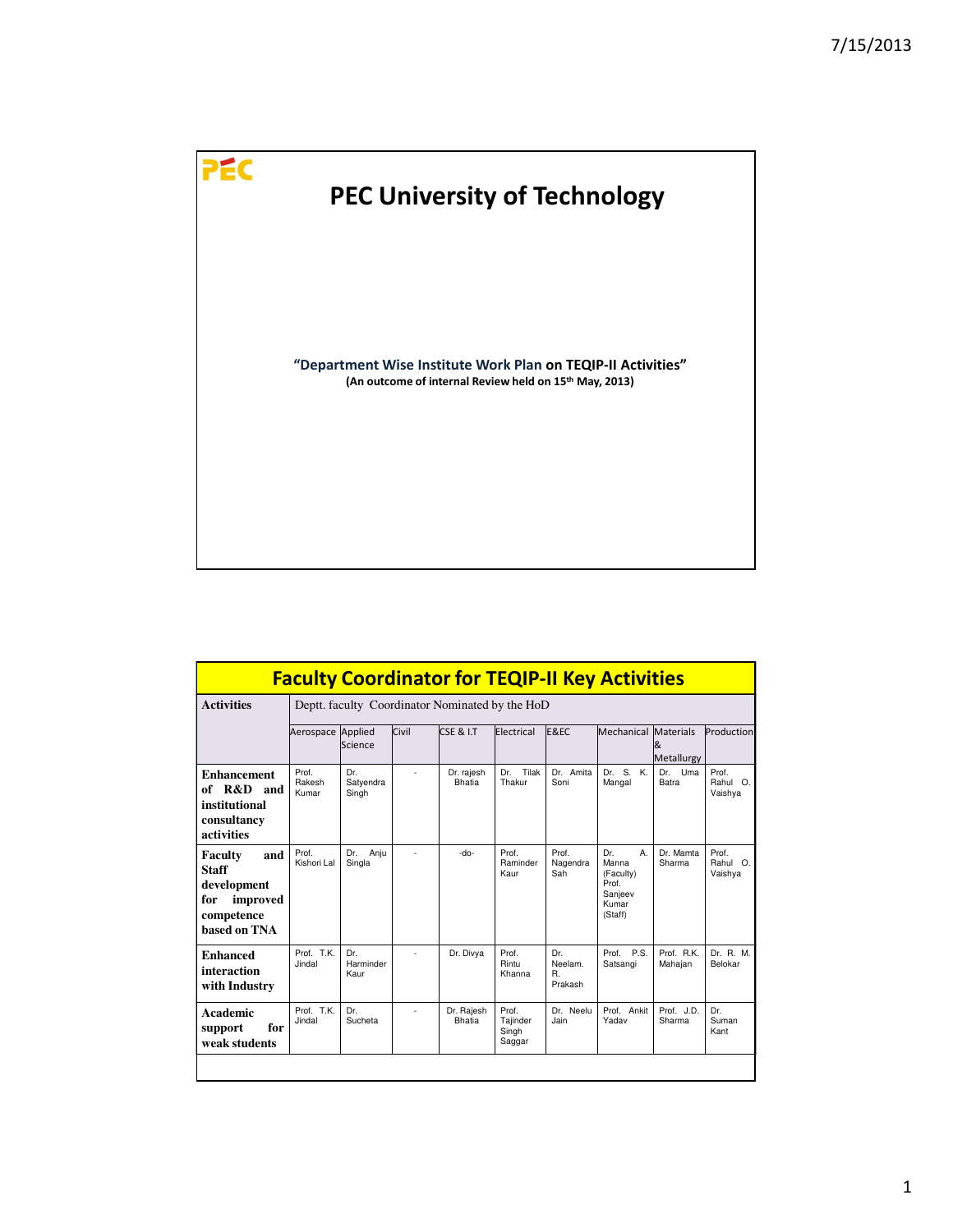| Sr. No.        |                           |                | Departments   No. of Conferences, Seminars and Expert Lectures Organized | in the thrust areas |                |
|----------------|---------------------------|----------------|--------------------------------------------------------------------------|---------------------|----------------|
|                |                           | <b>Targets</b> | <b>Achieved</b>                                                          |                     | Work Plan      |
|                |                           |                | 2012-13                                                                  | 2013-14             | 2014-15        |
|                | <b>Institute</b>          | 10             | $\overline{4}$                                                           | 2 per Deptt.        | 1 per Deptt.   |
| $\mathbf{1}$   | Aerospace                 | $\mathbf{1}$   | $\mathbf{1}$                                                             | $\mathbf{1}$        | 1              |
| $\overline{2}$ | Applied<br>Science        | $\mathbf{1}$   |                                                                          | $\mathfrak{p}$      | $\overline{2}$ |
| 3              | Civil                     | $\mathbf{1}$   |                                                                          |                     |                |
| 4              | <b>CSE &amp; I.T</b>      | $1 + 1$        |                                                                          | $\overline{2}$      | $\overline{2}$ |
| 5              | Electrical                | $\mathbf{1}$   |                                                                          | $\overline{2}$      | $\overline{2}$ |
| 6              | E&EC                      | $\mathbf{1}$   |                                                                          | $\overline{2}$      | $\overline{2}$ |
| $\overline{7}$ | Mechanical                | $\mathbf{1}$   |                                                                          | $\overline{2}$      | $\mathbf{1}$   |
| 8              | Materials &<br>Metallurgy | $\mathbf{1}$   | $\overline{2}$                                                           | $\overline{2}$      | $\mathbf{1}$   |
| 9              | Production                | $\mathbf{1}$   | $\mathbf{1}$                                                             | $\overline{2}$      | $\mathbf{1}$   |

|                | <b>Form1b:Enhancement of R&amp;D and Institutional Consultancy Activities</b>                |                                                                                   |          |              |              |  |
|----------------|----------------------------------------------------------------------------------------------|-----------------------------------------------------------------------------------|----------|--------------|--------------|--|
| Sr. No.        | <b>Research Group</b>                                                                        | No. of Conferences, Seminars and Expert Lectures<br>Organized in the thrust areas |          |              |              |  |
|                |                                                                                              | <b>Targets</b>                                                                    | Achieved | Work Plan    |              |  |
|                |                                                                                              |                                                                                   | 2012-13  | 2013-14      | 2014-15      |  |
|                | <b>Institute</b>                                                                             | 20                                                                                | 9        |              |              |  |
| 1              | <b>Pulse Detonation</b>                                                                      | $\mathbf{1}$                                                                      |          | $\mathbf{1}$ | $\mathbf{1}$ |  |
| $\overline{2}$ | Green Chemistry and Catalysis                                                                | $\mathbf{1}$                                                                      |          | $\mathbf{1}$ | 1            |  |
| 3              | <b>Geological Remote Sensing</b>                                                             | $\mathbf{1}$                                                                      |          | $\mathbf{1}$ | 1            |  |
| 4              | High Performance Concrete                                                                    | $\mathbf{1}$                                                                      |          |              |              |  |
| 5              | Environment Engineering: Ground<br>Water Pollution due to polluted drains                    | $\mathbf{1}$                                                                      |          |              |              |  |
| 6              | Information Security Research Group                                                          | $\mathbf{1}$                                                                      |          | 1            | $\mathbf{1}$ |  |
| $\overline{7}$ | Power System: Green Power -<br>Renewable Energy Integration in the<br>smart electricity grid | 1                                                                                 | 1        | 1            | 1            |  |
| 8              | Microcontroller based System                                                                 | $\mathbf{1}$                                                                      |          |              |              |  |
| q              | Wireless Design and Planning in the<br>field of Wireless Communication                       | $\mathbf{1}$                                                                      |          | 1            | 1            |  |
| 10             | Digital Design (VLSI)                                                                        | $\mathbf{1}$                                                                      | 1        | $\mathbf{1}$ | $\mathbf{1}$ |  |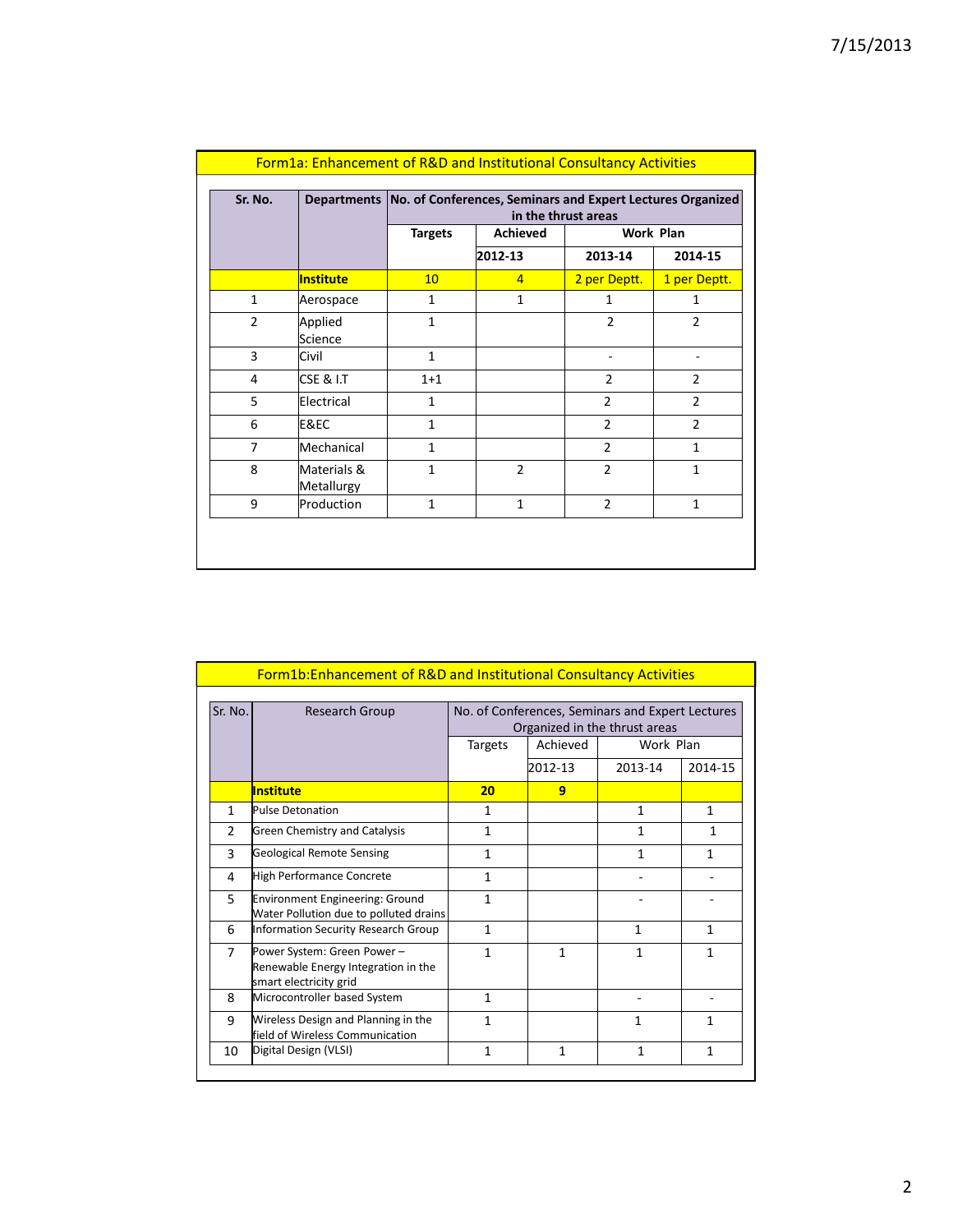|         | <b>Form1c:Enhancement of R&amp;D and Institutional Consultancy Activities</b> |                |                 |                                                                                   |              |
|---------|-------------------------------------------------------------------------------|----------------|-----------------|-----------------------------------------------------------------------------------|--------------|
| Sr. No. | <b>Research Group</b>                                                         |                |                 | No. of Conferences, Seminars and Expert Lectures<br>Organized in the thrust areas |              |
|         |                                                                               | <b>Targets</b> | <b>Achieved</b> | Work Plan                                                                         |              |
|         |                                                                               |                | 2012-13         | 2013-14                                                                           | 2014-15      |
|         | <b>Institute</b>                                                              | 20             | 9               |                                                                                   |              |
| 11      | Data Mining                                                                   | $\mathbf{1}$   | 1               |                                                                                   |              |
| 12      | Biomaterials                                                                  | $\mathbf{1}$   | $\mathbf{1}$    | $\mathbf{1}$                                                                      | $\mathbf{1}$ |
| 13      | Nano Materials: Synthesis and<br>Characterization                             | 1              | 1               | 1                                                                                 | 1            |
| 14      | Aerodynamic                                                                   | $\mathbf{1}$   |                 | $\mathbf{1}$                                                                      | $\mathbf{1}$ |
| 15      | Nano Structures of Functional<br><b>Materials</b>                             | $\mathbf{1}$   | $\mathbf{1}$    | $\mathbf{1}$                                                                      | $\mathbf{1}$ |
| 16      | <b>Micro Financing</b>                                                        | $\mathbf{1}$   |                 | $\mathbf{1}$                                                                      | $\mathbf{1}$ |
| 17      | Traffic and Transport Planning                                                | $\mathbf{1}$   | $\mathbf{1}$    | $\mathbf{1}$                                                                      | $\mathbf{1}$ |
| 18      | Photonic Systems and Network Design                                           | $\mathbf{1}$   | $\mathcal{P}$   | $\mathbf{1}$                                                                      | 1            |
| 19      | <b>Mechatronics</b>                                                           | 1              |                 | $\mathbf{1}$                                                                      | $\mathbf{1}$ |
| 20      | Micro & Advanced Manufacturing<br>Processes                                   | 1              |                 | $\mathbf{1}$                                                                      | $\mathbf{1}$ |
| 21      | Human Engineering                                                             |                |                 | $\mathbf{1}$                                                                      | $\mathbf{1}$ |
| 22      | <b>Advanced Manufacturing Processes</b>                                       |                |                 | 1                                                                                 | $\mathbf{1}$ |

| Sr. No.        | <b>Departments</b>        |                | Visit to Industries, Research Organization for enhancing<br><b>Collaboration, securing R&amp;D projects</b> |                 |                |
|----------------|---------------------------|----------------|-------------------------------------------------------------------------------------------------------------|-----------------|----------------|
|                |                           | <b>Targets</b> | <b>Achieved</b>                                                                                             |                 | Work Plan      |
|                |                           |                | 2012-13                                                                                                     | 2013-14         | 2014-15        |
|                | <b>Institute</b>          | 10             | $\overline{3}$                                                                                              | 10 <sup>°</sup> | 10             |
| $\mathbf{1}$   | Aerospace                 | $\mathbf{1}$   | $\mathbf{1}$                                                                                                | $\mathbf{1}$    | $\mathbf{1}$   |
| $\overline{2}$ | Applied<br>Science        | $\mathbf{1}$   |                                                                                                             | $\mathbf{1}$    | $\mathbf{1}$   |
| 3              | Civil                     | $\mathbf{1}$   |                                                                                                             |                 |                |
| 4              | CSE & I.T                 | $1+1$          | $\overline{2}$                                                                                              | $\overline{2}$  | $\overline{2}$ |
| 5              | Electrical                | $\mathbf{1}$   |                                                                                                             | $\mathbf{1}$    | 1              |
| 6              | E&EC                      | $\mathbf{1}$   |                                                                                                             | 1               | $\mathbf{1}$   |
| $\overline{7}$ | Mechanical                | $\mathbf{1}$   |                                                                                                             | $\mathbf{1}$    | $\mathbf{1}$   |
| 8              | Materials &<br>Metallurgy | $\mathbf{1}$   |                                                                                                             | $\overline{2}$  | $\mathbf{1}$   |
| 9              | Production                | $\mathbf{1}$   |                                                                                                             | $\mathbf{1}$    | $\mathbf{1}$   |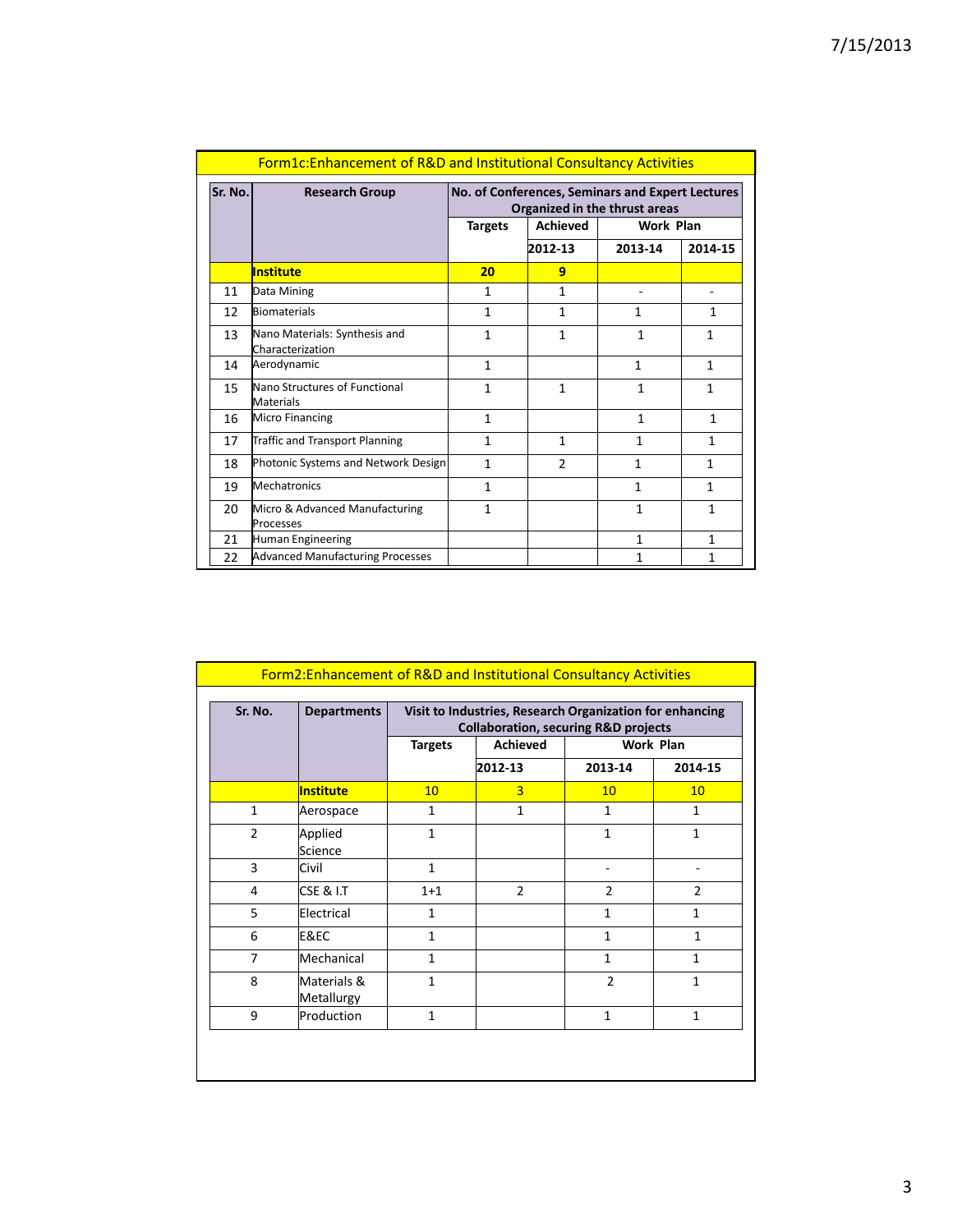| Sr. No.        | <b>Departments</b>        |                | No. of Research Projects taken by UG Students |              |                                                                              |  |  |  |
|----------------|---------------------------|----------------|-----------------------------------------------|--------------|------------------------------------------------------------------------------|--|--|--|
|                |                           | <b>Targets</b> | <b>Achieved</b>                               |              | Work Plan                                                                    |  |  |  |
|                |                           |                | 2012-13                                       | 2013-14      | 2014-15                                                                      |  |  |  |
|                | <b>Institute</b>          |                | <b>Nil</b>                                    | NPIU)        | 10 (as per work 10 (as per work plan<br>plan submitted to submitted to NPIU) |  |  |  |
| $\mathbf{1}$   | Aerospace                 |                |                                               |              |                                                                              |  |  |  |
| $\overline{2}$ | <b>Applied Science</b>    |                |                                               |              |                                                                              |  |  |  |
| 3              | Civil                     |                |                                               |              |                                                                              |  |  |  |
| 4              | <b>CSE &amp; I.T</b>      |                |                                               |              | $\overline{2}$                                                               |  |  |  |
| 5              | Electrical                |                |                                               | 1            | $\mathbf{1}$                                                                 |  |  |  |
| 6              | E&EC                      |                |                                               |              |                                                                              |  |  |  |
| 7              | Mechanical                |                |                                               | 1            | $\mathcal{P}$                                                                |  |  |  |
| 8              | Materials &<br>Metallurgy |                |                                               | $\mathbf{1}$ | $\mathbf{1}$                                                                 |  |  |  |
| 9              | Production                |                |                                               | $\mathbf{1}$ | $\mathbf{1}$                                                                 |  |  |  |

| Sr. No.        | <b>Departments</b>        |                 | No. of Research Publications in Engineering in refereed<br>journals |           |                                           |         |  |  |  |
|----------------|---------------------------|-----------------|---------------------------------------------------------------------|-----------|-------------------------------------------|---------|--|--|--|
|                |                           | <b>Achieved</b> | <b>Achieved</b>                                                     | Under way | Work Plan                                 |         |  |  |  |
|                |                           | 2010-11         | 2011-12                                                             | 2012-13   | 2013-14                                   | 2014-15 |  |  |  |
|                | <b>Institute</b>          | 82              | 75                                                                  |           | Target 79-83 1 paper per faculty per year |         |  |  |  |
| $\mathbf{1}$   | Aerospace                 | 8               | 5.                                                                  |           | 4                                         | 4       |  |  |  |
| $\mathcal{P}$  | Civil                     | 1               | 4                                                                   |           |                                           |         |  |  |  |
| 3              | <b>CSE &amp; I.T</b>      | $9 + 2$         | $5 + 13$                                                            |           | 17                                        | 15      |  |  |  |
| 4              | Electrical                | 10              | 3                                                                   |           | 14                                        | 14      |  |  |  |
| 5              | E&EC                      | 14              | 13                                                                  |           | 14                                        | 14      |  |  |  |
| 6              | Mechanical                | 21              | 24                                                                  |           | 36                                        | 40      |  |  |  |
| $\overline{7}$ | Materials &<br>Metallurgy | 8               | 5                                                                   |           | 8                                         | 10      |  |  |  |
| 8              | Production                | 11              | $\overline{7}$                                                      |           | 8                                         | 8       |  |  |  |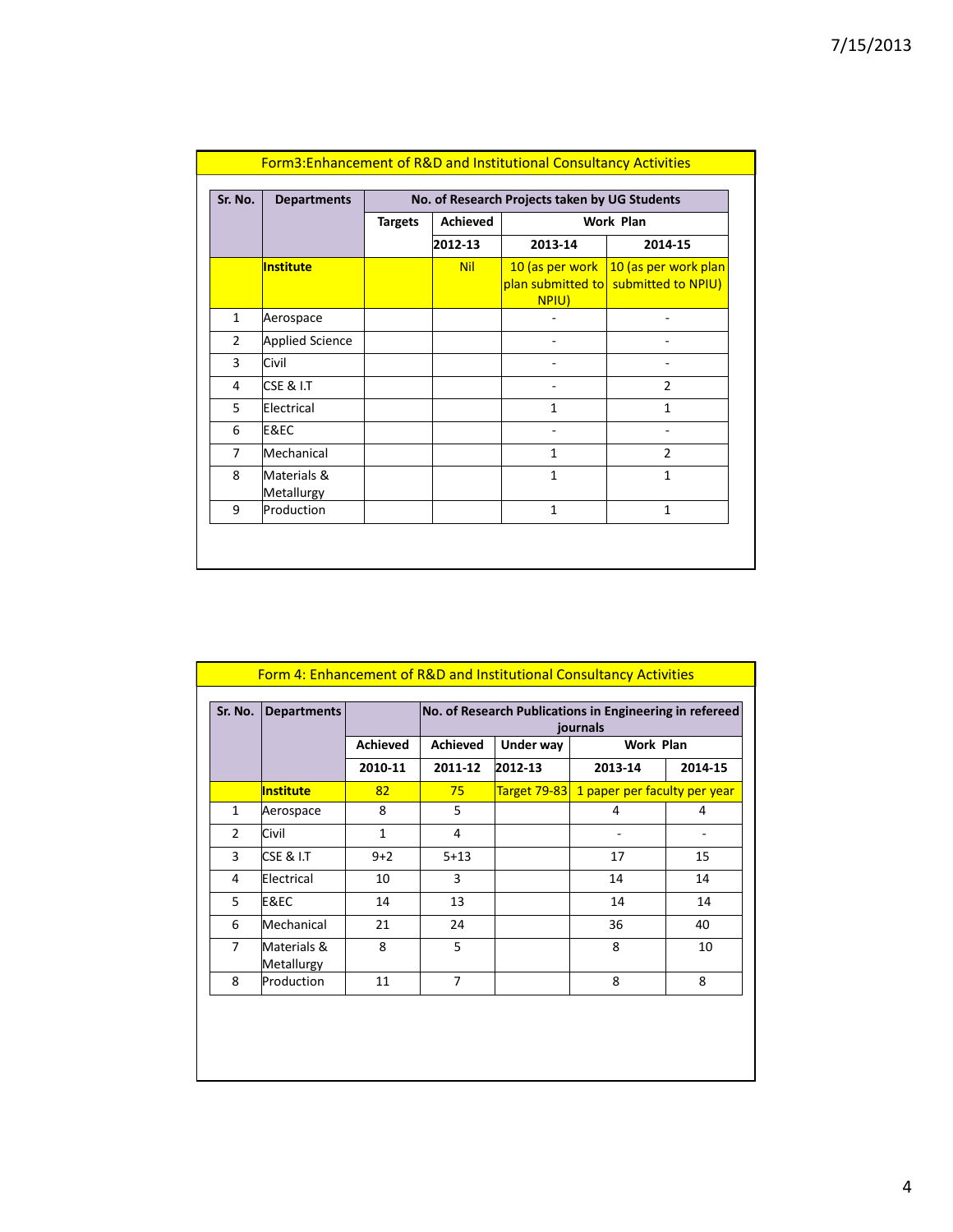| Sr. No.        | <b>Departments</b>        |                                   |                 | research groups/Deptt in research projects | Fiscal incentive to students that voluntarily associate with |
|----------------|---------------------------|-----------------------------------|-----------------|--------------------------------------------|--------------------------------------------------------------|
|                |                           | <b>Target</b>                     | <b>Achieved</b> |                                            | Work Plan                                                    |
|                |                           |                                   | 2012-13         | 2013-14                                    | 2014-15                                                      |
|                | <b>Institute</b>          | 20<br><b>Students</b><br>Annually | 5               |                                            | At least 2 students / Deptt/Year                             |
| $\mathbf{1}$   | Aerospace                 |                                   |                 | $\overline{\phantom{0}}$                   |                                                              |
| $\overline{2}$ | <b>Applied Science</b>    |                                   |                 |                                            |                                                              |
| 3              | Civil                     |                                   |                 | 7                                          | 7                                                            |
| 4              | CSE & I.T                 |                                   |                 | $\mathbf{1}$                               | $\mathbf{1}$                                                 |
| 5              | Electrical                |                                   |                 | $\mathfrak{p}$                             | $\mathfrak{p}$                                               |
| 6              | E&EC                      |                                   |                 |                                            |                                                              |
| $\overline{7}$ | Mechanical                |                                   |                 | $\mathcal{P}$                              | $\mathfrak{p}$                                               |
| 8              | Materials &<br>Metallurgy |                                   |                 | $\overline{2}$                             | $\overline{2}$                                               |
| 9              | Production                |                                   | $\overline{2}$  | $\overline{2}$                             | $\overline{2}$                                               |

| Sr. No.        | <b>Research Group</b>                                                                        |                 | associate with research groups | Fiscal incentive to students that voluntarily |
|----------------|----------------------------------------------------------------------------------------------|-----------------|--------------------------------|-----------------------------------------------|
|                |                                                                                              | <b>Achieved</b> |                                | Work Plan                                     |
|                |                                                                                              | 2012-13         | 2013-14                        | 2014-15                                       |
| $\mathbf{1}$   | Pulse Detonation                                                                             |                 | 2                              | 2                                             |
| 2              | Green Chemistry and Catalysis                                                                | $\mathfrak{p}$  | $\mathfrak{p}$                 | $\mathfrak{p}$                                |
| 3              | <b>Geological Remote Sensing</b>                                                             |                 |                                |                                               |
| 4              | High Performance Concrete                                                                    |                 |                                |                                               |
| 5              | Environment Engineering: Ground Water<br>Pollution due to polluted drains                    |                 | 7                              | 7                                             |
| 6              | Information Security Research Group                                                          |                 | $\overline{2}$                 | $\overline{2}$                                |
| $\overline{7}$ | Power System: Green Power - Renewable<br>Energy Integration in the smart electricity<br>grid |                 | $\mathbf{1}$                   | 1                                             |
| 8              | Microcontroller based System                                                                 |                 |                                |                                               |
| 9              | Wireless Design and Planning in the field<br>of Wireless Communication                       |                 | $\mathbf{1}$                   | 1                                             |
| 10             | Digital Design (VLSI)                                                                        |                 | $\mathbf{1}$                   | 1                                             |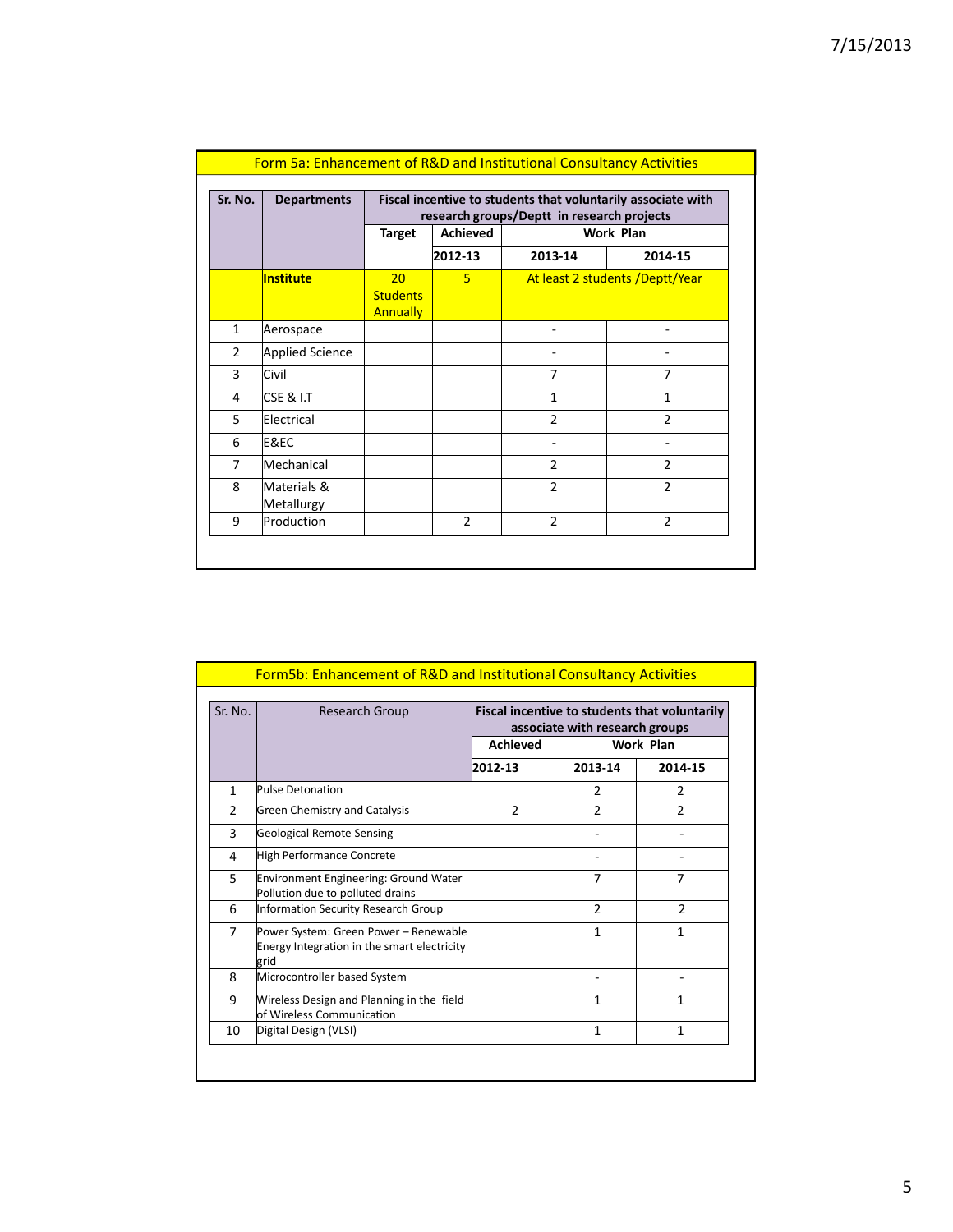|         | <b>Form 5c: Enhancement of R&amp;D and Institutional Consultancy Activities</b> |                 |                                                                                        |                |
|---------|---------------------------------------------------------------------------------|-----------------|----------------------------------------------------------------------------------------|----------------|
| Sr. No. | <b>Research Group</b>                                                           |                 | <b>Fiscal incentive to students that voluntarily</b><br>associate with research groups |                |
|         |                                                                                 | <b>Achieved</b> | Work Plan                                                                              |                |
|         |                                                                                 | 2012-13         | 2013-14                                                                                | 2014-15        |
| 11      | Data Mining                                                                     |                 |                                                                                        |                |
| 12      | Biomaterials                                                                    | $\mathbf{1}$    | $\mathbf{1}$                                                                           | $\mathbf{1}$   |
| 13      | Nano Materials: Synthesis and<br>Characterization                               |                 |                                                                                        |                |
| 14      | Aerodynamic                                                                     |                 | 2                                                                                      | 2              |
| 15      | Nano Structures of Eunctional Materials                                         | $\mathfrak{p}$  | $\mathcal{P}$                                                                          | $\mathfrak{p}$ |
| 16      | <b>Micro Financing</b>                                                          |                 | $\mathcal{P}$                                                                          | $\mathcal{P}$  |
| 17      | Traffic and Transport Planning                                                  |                 | $\mathcal{P}$                                                                          | $\mathcal{P}$  |
| 18      | Photonic Systems and Network Design                                             |                 | 1                                                                                      | 1              |
| 19      | Mechatronics                                                                    |                 | 1                                                                                      | 1              |
| 20      | Micro & Advanced Manufacturing<br>Processes                                     |                 | 1                                                                                      | $\mathfrak{p}$ |
| 21      | Human Engineering                                                               |                 | 1                                                                                      | 1              |
| 22      | <b>Advanced Manufacturing Processes</b>                                         |                 | 1                                                                                      | 1              |

| Sr. No.        | <b>Departments</b>        |               |                 | Students conference grant |                                  |
|----------------|---------------------------|---------------|-----------------|---------------------------|----------------------------------|
|                |                           | <b>Target</b> | <b>Achieved</b> |                           | Work Plan                        |
|                |                           |               | 2012-13         | 2013-14                   | 2014-15                          |
|                | <b>Institute</b>          | 30 annually   | $\overline{4}$  |                           | 3 UG/PG/PhD students /Deptt/year |
| $\mathbf{1}$   | Aerospace                 |               |                 | 2                         | 2                                |
| $\overline{2}$ | <b>Applied Science</b>    |               | $\mathbf{1}$    | 3                         | 3                                |
| 3              | Civil                     |               |                 | 3                         | 3                                |
| 4              | CSE & I.T                 |               |                 | 4                         | 4                                |
| 5              | Electrical                |               |                 | 3                         | 3                                |
| 6              | E&EC                      |               |                 | 3                         | 3                                |
| 7              | Mechanical                |               |                 | 4                         | 5                                |
| 8              | Materials &<br>Metallurgy |               |                 | 3                         | 3                                |
| 9              | Production                |               | 3               | 3                         | 3                                |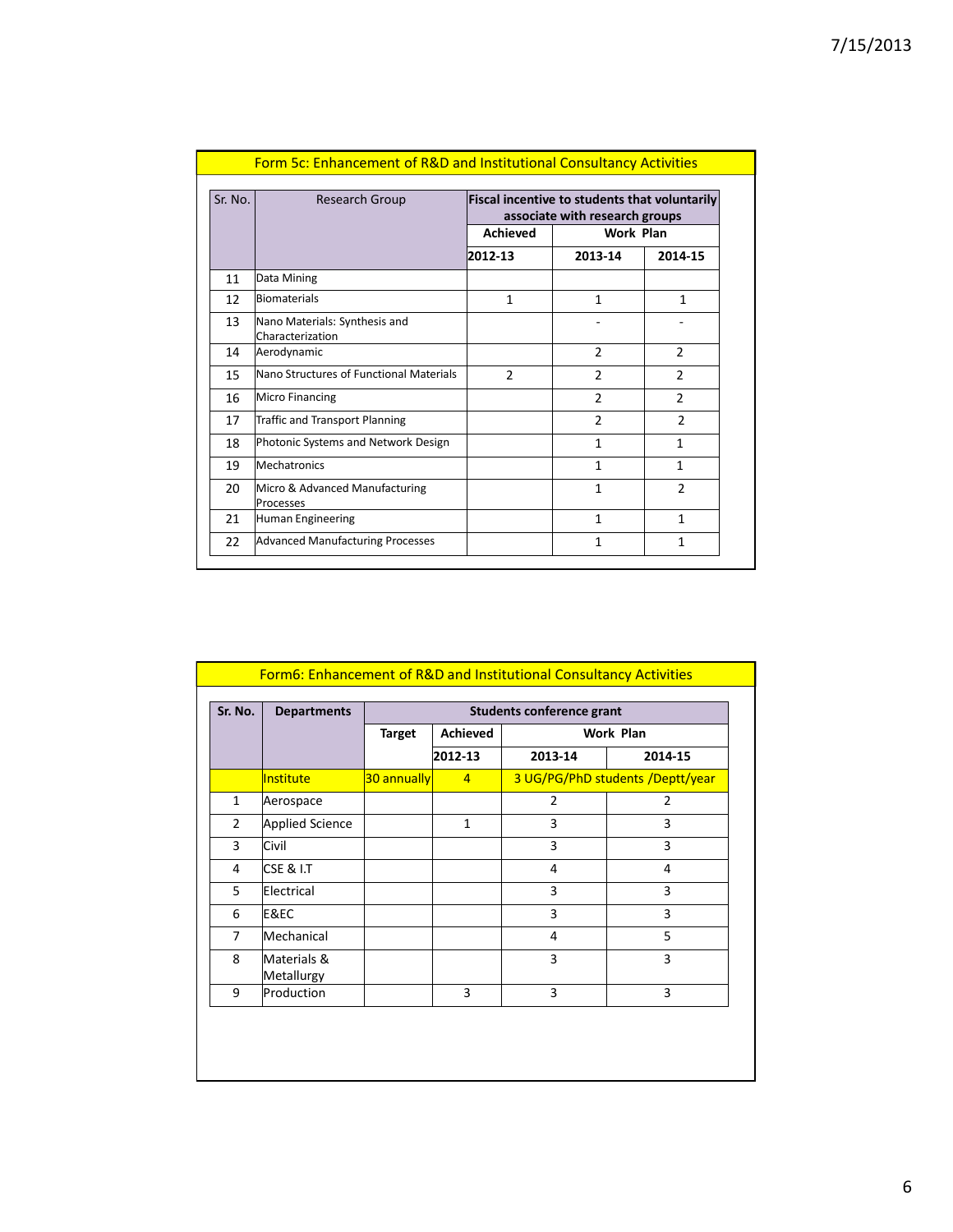| Sr. No.        | <b>Departments</b>        | Qualification Up-gradation M.Tech to Ph.D                |                |              |                |  |  |
|----------------|---------------------------|----------------------------------------------------------|----------------|--------------|----------------|--|--|
|                |                           | <b>Faculty Enrolled</b>                                  | Completed      |              | Work Plan      |  |  |
|                |                           | for PhD                                                  | 2012-13        | 2013-14      | 2014-15        |  |  |
|                | <b>Institute</b>          | 26 Enrolled<br>$Target = 4$<br>completed, as per<br>IDP) | $\overline{3}$ |              | 13             |  |  |
| $\mathbf{1}$   | Aerospace                 |                                                          |                |              |                |  |  |
| $\overline{2}$ | <b>Applied Science</b>    | $\overline{2}$                                           |                |              | $\overline{2}$ |  |  |
| 3              | Civil                     | 4                                                        |                | 3            | 1              |  |  |
| 4              | <b>CSE &amp; I.T</b>      | $\mathbf{1}$                                             | $\mathbf{1}$   | $\mathbf{1}$ | $\mathbf{1}$   |  |  |
| 5              | Electrical                | 5                                                        |                | $\mathbf{1}$ | $\mathbf{1}$   |  |  |
| 6              | <b>E&amp;EC</b>           | 6                                                        |                | $\mathbf{1}$ | $\overline{2}$ |  |  |
| $\overline{7}$ | Mechanical                | 5                                                        | $\mathbf{1}$   | $\mathbf{1}$ | $\mathbf{1}$   |  |  |
| 8              | Materials &<br>Metallurgy | $\mathbf{1}$                                             | $\mathbf{1}$   |              |                |  |  |
| 9              | Production                | $\overline{2}$                                           |                |              | $\overline{2}$ |  |  |

| Form8: Faculty Development Programme |                           |                |                                                        |                                                            |                |  |  |  |  |
|--------------------------------------|---------------------------|----------------|--------------------------------------------------------|------------------------------------------------------------|----------------|--|--|--|--|
| Sr. No.                              | <b>Departments</b>        |                | Subject knowledge Training by participation in STC/CEP |                                                            |                |  |  |  |  |
|                                      |                           | <b>Targets</b> | <b>Achieved</b><br><b>Work Plan</b>                    |                                                            |                |  |  |  |  |
|                                      |                           |                | 2012-13                                                | 2013-14                                                    | 2014-15        |  |  |  |  |
|                                      | <b>Institute</b>          | 25 as per IDP  | +37 from institute project<br>funds                    | 10 from TEQIP Funds STC/CEP: 1 per faculty during TEQIP-II |                |  |  |  |  |
| $\mathbf{1}$                         | Aerospace                 |                |                                                        | $\overline{2}$                                             | $\overline{2}$ |  |  |  |  |
| $\overline{2}$                       | <b>Applied Science</b>    |                |                                                        | 10                                                         | 10             |  |  |  |  |
| 3                                    | Civil                     |                |                                                        | 10                                                         | 10             |  |  |  |  |
| 4                                    | CSE & I.T                 |                | $\mathbf{1}$                                           | 8                                                          | 9              |  |  |  |  |
| 5                                    | Electrical                |                | 3                                                      | 5                                                          | 5              |  |  |  |  |
| 6                                    | E&EC                      |                | $\overline{2}$                                         | 5                                                          | 6              |  |  |  |  |
| 7                                    | Mechanical                |                | $\mathbf{1}$                                           | 10                                                         | 10             |  |  |  |  |
| 8                                    | Materials &<br>Metallurgy |                | $\overline{2}$                                         | 4                                                          | 4              |  |  |  |  |
| 9                                    | Production                |                | $\mathbf{1}$                                           | 5                                                          | 5              |  |  |  |  |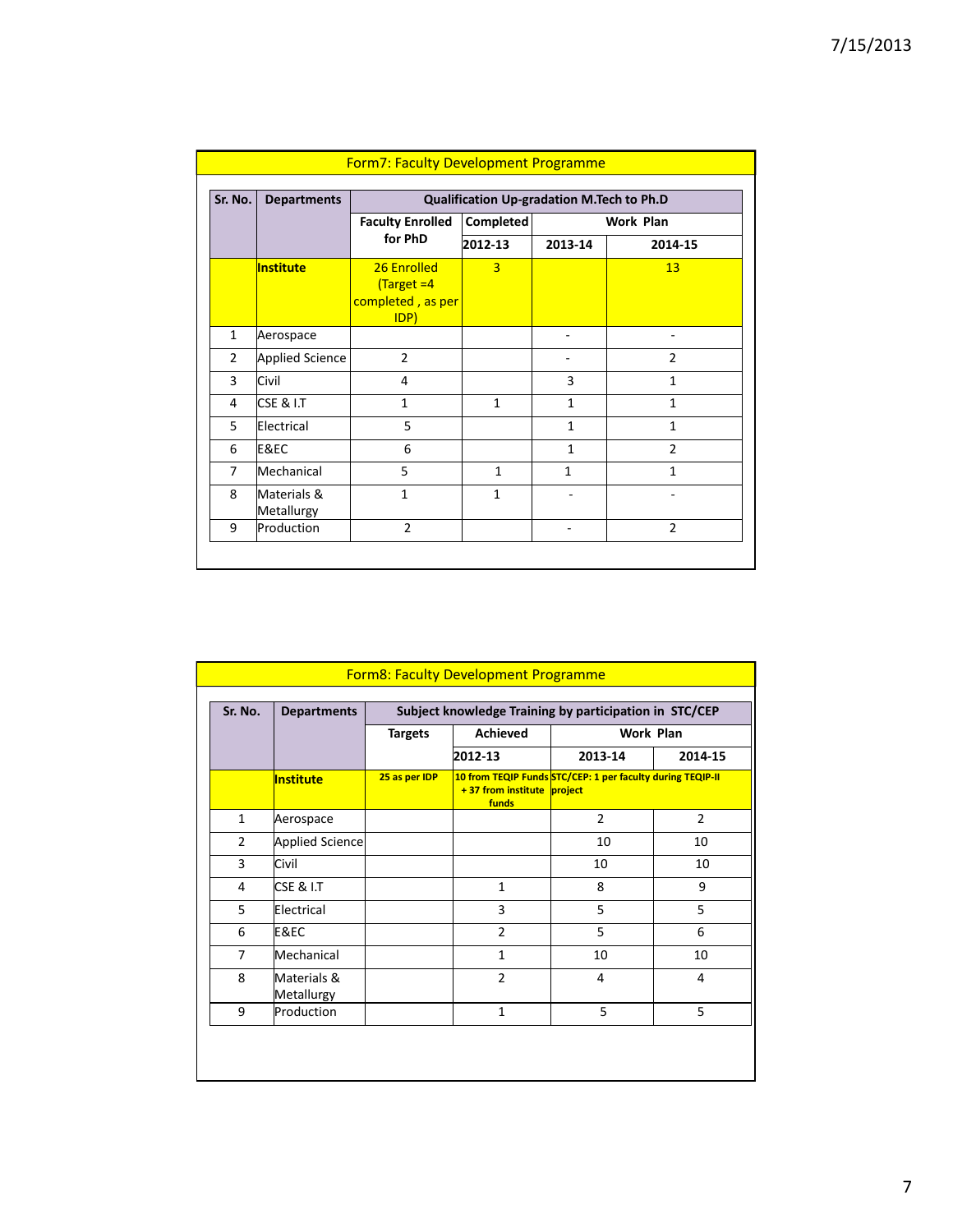| Sr. No.        | <b>Departments</b>        |                | Subject knowledge Training by participation in<br>Seminar/Conference/workshop |                                                         |                |  |  |
|----------------|---------------------------|----------------|-------------------------------------------------------------------------------|---------------------------------------------------------|----------------|--|--|
|                |                           | <b>Targets</b> | <b>Achieved</b>                                                               | Work Plan                                               |                |  |  |
|                |                           |                | 2012-13                                                                       | 2013-14                                                 | 2014-15        |  |  |
|                | <b>Institute</b>          | 25 as per IDP  | +37 from institute need of faculty<br>funds                                   | 10 from TEQIP Funds Seminar/Conference/workshop: As per |                |  |  |
| $\mathbf{1}$   | Aerospace                 |                |                                                                               | $\mathbf{1}$                                            | $\mathbf{1}$   |  |  |
| $\overline{2}$ | <b>Applied Science</b>    |                |                                                                               | 10                                                      | 10             |  |  |
| 3              | Civil                     |                |                                                                               |                                                         |                |  |  |
| 4              | CSE & I.T                 |                | $\mathbf{1}$                                                                  | 4                                                       | 4              |  |  |
| 5              | Electrical                |                | 3                                                                             | $\overline{7}$                                          | 8              |  |  |
| 6              | E&EC                      |                | $\mathcal{P}$                                                                 | 7                                                       | $\overline{7}$ |  |  |
| $\overline{7}$ | Mechanical                |                | $\mathbf{1}$                                                                  | $\overline{7}$                                          | 8              |  |  |
| 8              | Materials &<br>Metallurgy |                | $\mathfrak{p}$                                                                | $\mathfrak{p}$                                          | $\mathfrak{p}$ |  |  |
| 9              | Production                |                | $\mathbf{1}$                                                                  | 4                                                       | 4              |  |  |

| Sr. No. | <b>Departments</b>                                         | Management and administrative capacity enhancement<br>programmes |                                            |                                                                                         |                   |  |
|---------|------------------------------------------------------------|------------------------------------------------------------------|--------------------------------------------|-----------------------------------------------------------------------------------------|-------------------|--|
|         |                                                            | <b>Targets</b>                                                   | <b>Achieved</b>                            |                                                                                         | <b>Work Plan</b>  |  |
|         |                                                            |                                                                  | 2012-13                                    | 2013-14                                                                                 | 2014-15           |  |
|         | <b>Institute</b>                                           | 18 as per IDP                                                    | $3+1(Dir) +3$<br>nominations<br>forJune'13 | HoD:1 each &<br>DD, Deans, Associate Dean, Registrar,<br>10 other functionaries: 1 each |                   |  |
| 1       | Aerospace                                                  |                                                                  |                                            | 1                                                                                       |                   |  |
| 2       | <b>Applied Science</b>                                     |                                                                  |                                            | 1                                                                                       | 1                 |  |
| 3       | Civil                                                      |                                                                  |                                            | $\overline{2}$                                                                          | $\overline{2}$    |  |
| 4       | <b>CSE &amp; I.T</b>                                       |                                                                  |                                            | 1                                                                                       |                   |  |
| 5       | Electrical                                                 |                                                                  | 1                                          | 1                                                                                       | $\overline{2}$    |  |
| 6       | E&EC                                                       |                                                                  |                                            | 1                                                                                       | 1                 |  |
| 7       | Mechanical                                                 |                                                                  |                                            | 1                                                                                       | 1                 |  |
| 8       | Materials & Metallurgy                                     |                                                                  |                                            |                                                                                         | 1                 |  |
| 9       | Production                                                 |                                                                  | $\overline{2}$                             | $\mathbf{1}$                                                                            | $\qquad \qquad -$ |  |
| 10      | Others:<br>DD, Deans, Registrar, 10<br>other functionaries |                                                                  |                                            | 5                                                                                       | 5                 |  |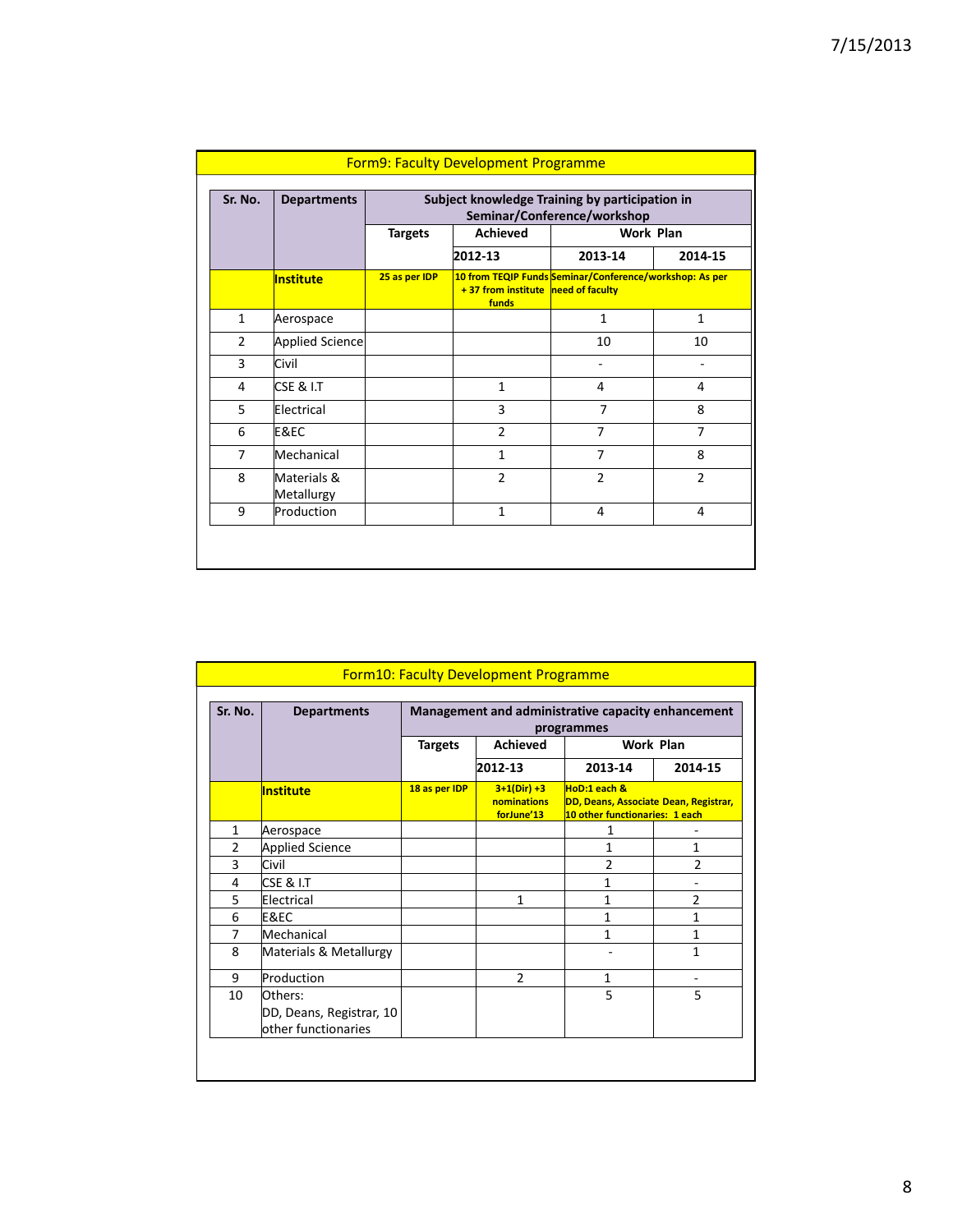| Sr. No.        | <b>Departments</b>        | Improving competence in Research & Consultancy linkages with<br>Institution/Industry |                 |                   |                           |  |  |  |
|----------------|---------------------------|--------------------------------------------------------------------------------------|-----------------|-------------------|---------------------------|--|--|--|
|                |                           | <b>Targets</b>                                                                       | <b>Achieved</b> | <b>Work Plan</b>  |                           |  |  |  |
|                |                           |                                                                                      | 2012-13         | 2013-14           | 2014-15                   |  |  |  |
|                | <b>Institute</b>          | 12 as per IDP                                                                        | 1 visit         |                   | At least 1 per Deptt/Year |  |  |  |
| $\mathbf{1}$   | Aerospace                 |                                                                                      | 1 visit         | $\mathbf{1}$      | 1                         |  |  |  |
| $\overline{2}$ | <b>Applied Science</b>    |                                                                                      |                 | $\mathbf{1}$      | $\mathbf{1}$              |  |  |  |
| 3              | Civil                     |                                                                                      |                 | $\qquad \qquad -$ |                           |  |  |  |
| 4              | <b>CSE &amp; I.T</b>      |                                                                                      |                 | $\overline{2}$    | $\mathbf{1}$              |  |  |  |
| 5              | Electrical                |                                                                                      |                 | $\mathbf{1}$      | 1                         |  |  |  |
| 6              | E&EC                      |                                                                                      |                 | $\mathbf{1}$      | $\mathbf{1}$              |  |  |  |
| $\overline{7}$ | Mechanical                |                                                                                      |                 | $\mathbf{1}$      | $\mathbf{1}$              |  |  |  |
| 8              | Materials &<br>Metallurgy |                                                                                      |                 | $\mathbf{1}$      | $\mathbf{1}$              |  |  |  |
| 9              | Production                |                                                                                      |                 | $\mathbf{1}$      | $\mathbf{1}$              |  |  |  |

| Sr. No.        | <b>Departments</b>        |               | <b>Organizing in-house subject Training Programmes (STCs/CEPs)</b> |                                                  |                |
|----------------|---------------------------|---------------|--------------------------------------------------------------------|--------------------------------------------------|----------------|
|                |                           | <b>Target</b> | <b>Achieved</b>                                                    | Work Plan                                        |                |
|                |                           |               | 2012-13                                                            | 2013-14                                          | 2014-15        |
|                | Institute                 |               | 5+1(Institutional<br>level)                                        | 1 per department during<br><b>Project Tenure</b> |                |
| $\mathbf{1}$   | Aerospace                 |               | 1                                                                  |                                                  | 1              |
| $\overline{2}$ | <b>Applied Science</b>    |               |                                                                    |                                                  | 1              |
| 3              | Civil                     |               |                                                                    |                                                  |                |
| 4              | <b>CSE &amp; I.T</b>      |               | $\overline{2}$                                                     | 1                                                | $\mathbf{1}$   |
| 5              | Electrical                |               | 1                                                                  | 1                                                | 1              |
| 6              | E&EC                      |               |                                                                    |                                                  | 1              |
| 7              | Mechanical                |               | $\mathbf{1}$                                                       | $\mathfrak{p}$                                   | $\overline{2}$ |
| 8              | Materials &<br>Metallurgy |               |                                                                    |                                                  | $\mathbf{1}$   |
| 9              | Production                |               |                                                                    | $\mathbf{1}$                                     | $\mathbf{1}$   |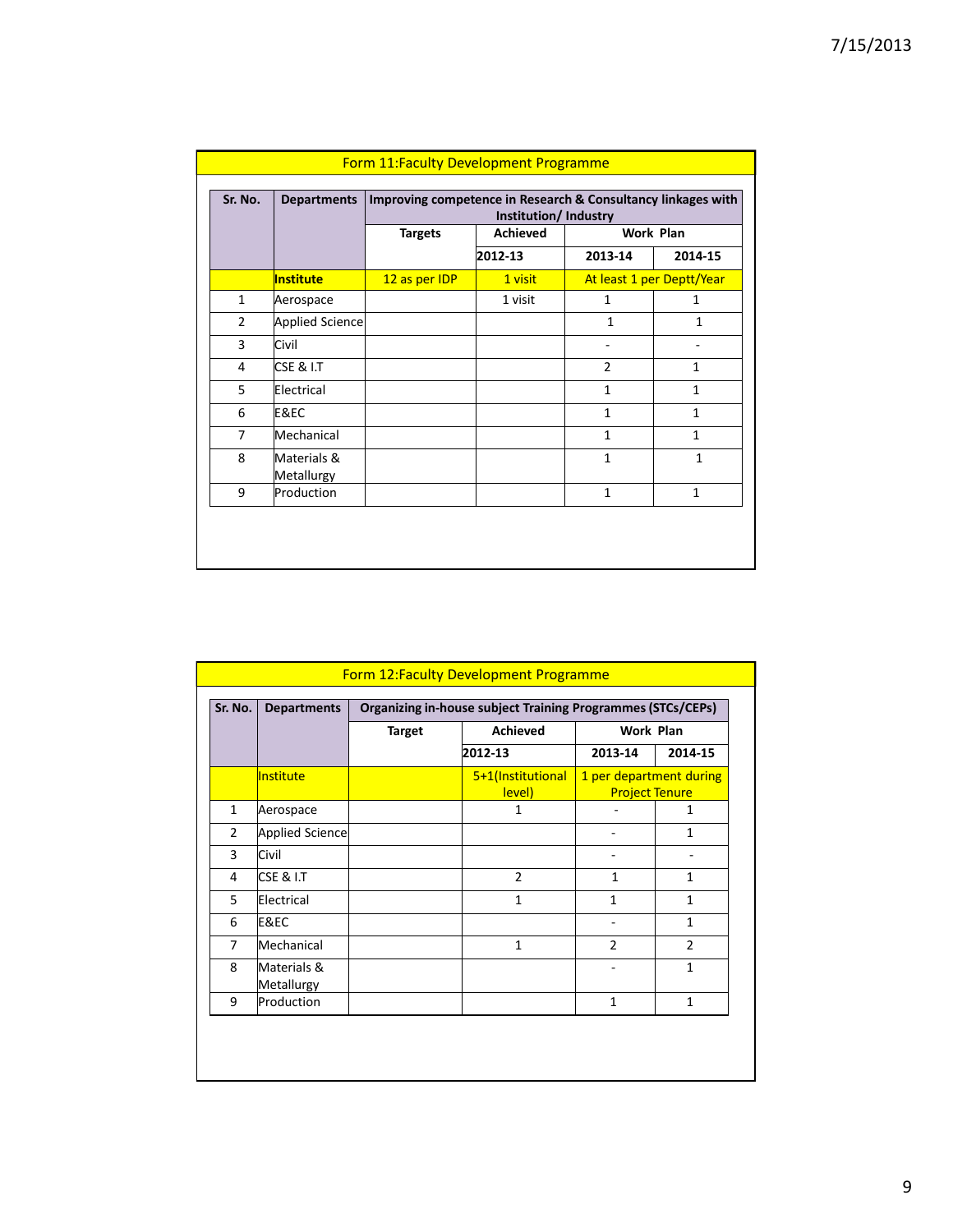| Sr. No.        | <b>Departments</b>        |                | <b>Operation and Maintenance of Machines &amp; Equipment, Upkeep</b><br>of Institute Services, Advanced Knowledge in Occupational<br>areas, Motivational/Attitudinal Development Programmes |              |                      |
|----------------|---------------------------|----------------|---------------------------------------------------------------------------------------------------------------------------------------------------------------------------------------------|--------------|----------------------|
|                |                           | <b>Targets</b> | <b>Achieved</b><br>2012-13                                                                                                                                                                  | 2013-14      | Work Plan<br>2014-15 |
|                | <b>Institute</b>          | 12             | <b>Nil</b>                                                                                                                                                                                  |              |                      |
| $\mathbf{1}$   | Aerospace                 |                |                                                                                                                                                                                             |              |                      |
| $\overline{2}$ | <b>Applied Science</b>    |                |                                                                                                                                                                                             |              |                      |
| 3              | Civil                     |                |                                                                                                                                                                                             |              |                      |
| 4              | <b>CSE &amp; I.T</b>      |                |                                                                                                                                                                                             | $\mathbf{1}$ | $\mathbf{1}$         |
| 5              | Electrical                |                |                                                                                                                                                                                             | $\mathbf{1}$ | $\mathfrak{p}$       |
| 6              | E&EC                      |                |                                                                                                                                                                                             | $\mathbf{1}$ | $\mathbf{1}$         |
| 7              | Mechanical                |                |                                                                                                                                                                                             | $\mathbf{1}$ | $\mathbf{1}$         |
| 8              | Materials &<br>Metallurgy |                |                                                                                                                                                                                             | $\mathbf{1}$ | $\mathbf{1}$         |
| 9              | Production                |                |                                                                                                                                                                                             | $\mathbf{1}$ | $\mathbf{1}$         |

| <b>Form13b: Staff Development Programme (Ministerial Staff)</b><br>Office Procedures, Financial and Purchase rules, RTI and other Legal |                           |                |          |                                                                                                                                                                                                   |                |  |  |  |
|-----------------------------------------------------------------------------------------------------------------------------------------|---------------------------|----------------|----------|---------------------------------------------------------------------------------------------------------------------------------------------------------------------------------------------------|----------------|--|--|--|
| Sr. No.                                                                                                                                 | <b>Departments</b>        |                |          | Matters, maintenance of records and other functional areas, Use of<br><b>Modern Office Equipment, Software, Office Automation,</b><br>Motivational/Attitudinal Training/Communication Skills etc. |                |  |  |  |
|                                                                                                                                         |                           | <b>Targets</b> | Achieved | <b>Work Plan</b>                                                                                                                                                                                  |                |  |  |  |
|                                                                                                                                         |                           |                | 2012-13  | 2013-14                                                                                                                                                                                           | 2014-15        |  |  |  |
|                                                                                                                                         | <b>Institute</b>          | 11             | 51       |                                                                                                                                                                                                   |                |  |  |  |
| $\mathbf{1}$                                                                                                                            | Aerospace                 |                |          |                                                                                                                                                                                                   |                |  |  |  |
| $\overline{2}$                                                                                                                          | <b>Applied Science</b>    |                |          |                                                                                                                                                                                                   | 1              |  |  |  |
| 3                                                                                                                                       | Civil                     |                |          |                                                                                                                                                                                                   |                |  |  |  |
| 4                                                                                                                                       | <b>CSE &amp; I.T</b>      |                |          |                                                                                                                                                                                                   |                |  |  |  |
| 5                                                                                                                                       | Electrical                |                |          | 1                                                                                                                                                                                                 | 1              |  |  |  |
| 6                                                                                                                                       | E&EC                      |                |          |                                                                                                                                                                                                   |                |  |  |  |
| 7                                                                                                                                       | Mechanical                |                |          | $\mathfrak{p}$                                                                                                                                                                                    | $\mathfrak{p}$ |  |  |  |
| 8                                                                                                                                       | Materials &<br>Metallurgy |                |          | As planned at Institute level                                                                                                                                                                     |                |  |  |  |
| 9                                                                                                                                       | Production                |                |          | 1                                                                                                                                                                                                 | 1              |  |  |  |
| 10                                                                                                                                      | Registrar                 |                |          | 20                                                                                                                                                                                                | 20             |  |  |  |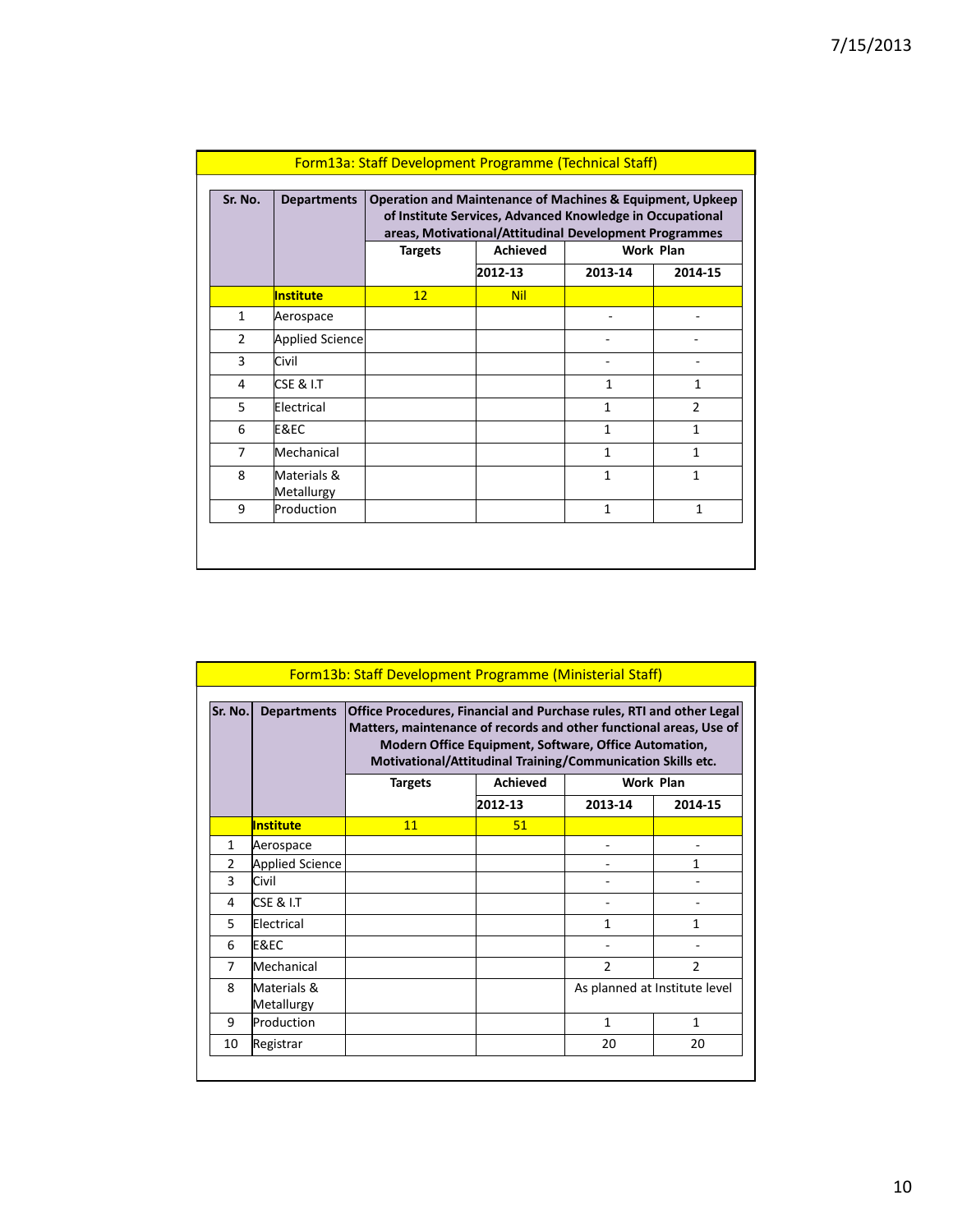| Sr.<br>No.     | <b>Departments</b>        | Industry Institute interaction : Facilitating the industry for frequent<br>interaction with the institute /students/faculty. |                 |                |                                                                                                   |  |  |
|----------------|---------------------------|------------------------------------------------------------------------------------------------------------------------------|-----------------|----------------|---------------------------------------------------------------------------------------------------|--|--|
|                |                           | <b>Targets</b>                                                                                                               | <b>Achieved</b> |                | <b>Work Plan</b>                                                                                  |  |  |
|                |                           |                                                                                                                              | 2012-13         | 2013-14        | 2014-15                                                                                           |  |  |
|                | <b>Institute</b>          |                                                                                                                              | $\overline{2}$  |                | 1 Industry- Institute interaction event/<br>Deptt./Semester<br>During "PEC-Industry Linkage Weak" |  |  |
| 1              | Aerospace                 |                                                                                                                              |                 |                |                                                                                                   |  |  |
| $\overline{2}$ | <b>Applied Science</b>    |                                                                                                                              |                 |                |                                                                                                   |  |  |
| 3              | Civil                     |                                                                                                                              |                 |                |                                                                                                   |  |  |
| 4              | <b>CSE &amp; I.T</b>      |                                                                                                                              | $\overline{2}$  | 1              | 1                                                                                                 |  |  |
| 5              | Electrical                |                                                                                                                              |                 | 1              | $\mathbf{1}$                                                                                      |  |  |
| 6              | E&EC                      |                                                                                                                              |                 | 1              | $\mathbf{1}$                                                                                      |  |  |
| 7              | Mechanical                |                                                                                                                              |                 | $\overline{2}$ | $\mathfrak{p}$                                                                                    |  |  |
| 8              | Materials &<br>Metallurgy |                                                                                                                              |                 | $\mathbf{1}$   | $\mathbf{1}$                                                                                      |  |  |
| 9              | Production                |                                                                                                                              |                 | $\mathbf{1}$   | $\mathbf{1}$                                                                                      |  |  |

| Sr.<br>No.     | <b>Departments</b>        |               | Alumni / Industry Expert Lecture |                |                                                                                  |  |  |
|----------------|---------------------------|---------------|----------------------------------|----------------|----------------------------------------------------------------------------------|--|--|
|                |                           | <b>Target</b> | <b>Achieved</b>                  |                | Work Plan                                                                        |  |  |
|                |                           |               | 2012-13                          | 2013-14        | 2014-15                                                                          |  |  |
|                | <b>Institute</b>          |               | $\overline{2}$                   |                | 3 Industry Expert lecture/ Deptt./Semester<br>During "PEC-Industry Linkage Weak" |  |  |
| 1              | Aerospace                 |               |                                  | 6              | 6                                                                                |  |  |
| $\overline{2}$ | <b>Applied Science</b>    |               |                                  | $\overline{2}$ | $\overline{2}$                                                                   |  |  |
| 3              | Civil                     |               |                                  |                |                                                                                  |  |  |
| 4              | <b>CSE &amp; I.T</b>      |               |                                  | 5              | 6                                                                                |  |  |
| 5              | Electrical                |               |                                  | 6              | 6                                                                                |  |  |
| 6              | E&EC                      |               |                                  | 6              | 6                                                                                |  |  |
| $\overline{7}$ | Mechanical                |               |                                  | 3              | 3                                                                                |  |  |
| 8              | Materials &<br>Metallurgy |               | $\mathbf{1}$                     | 6              | 6                                                                                |  |  |
| 9              | Production                |               | $\mathbf{1}$                     | 6              | 6                                                                                |  |  |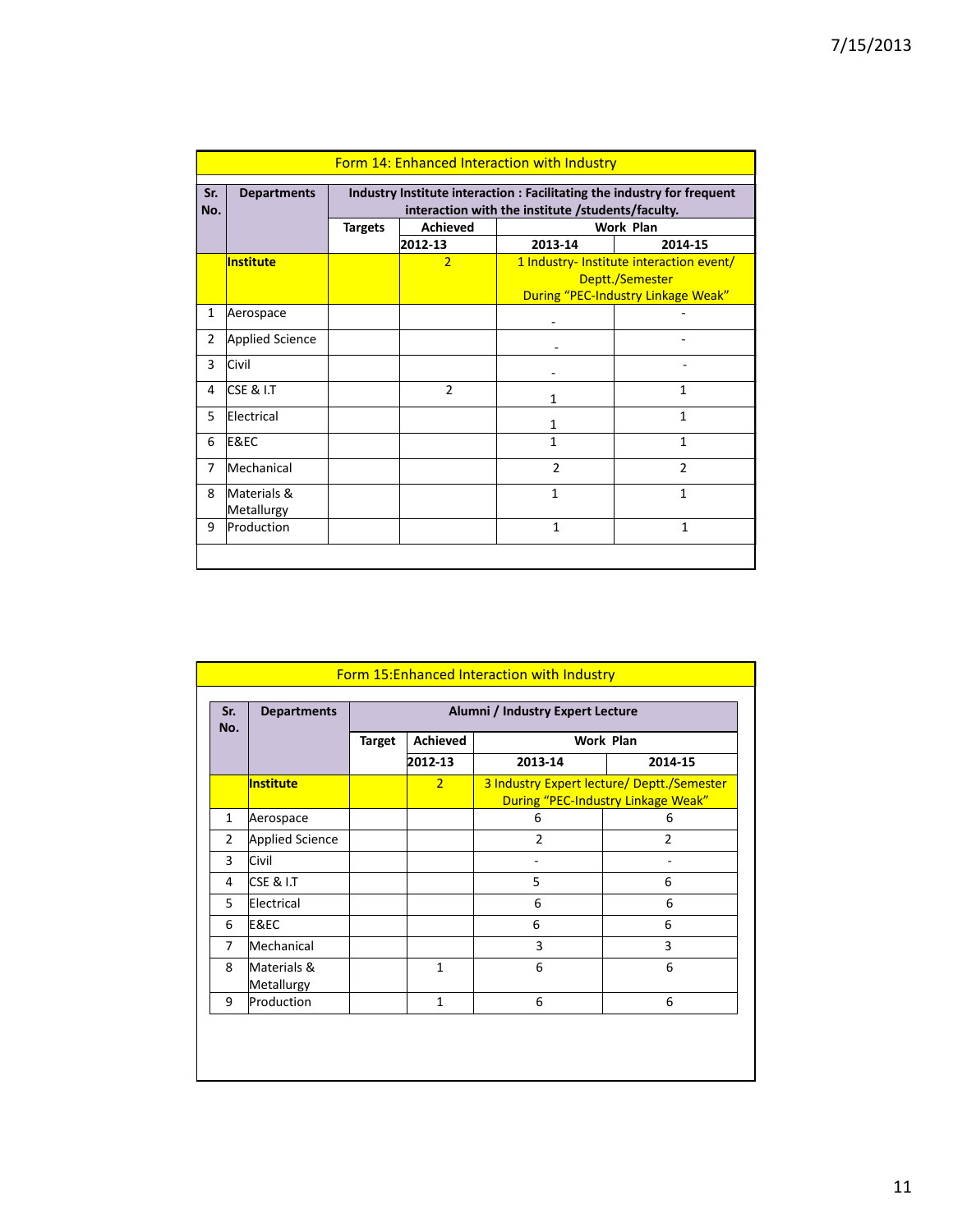| Sr.<br>No.     | <b>Departments</b>        |                                                                               | Conducting specialized soft skills and professional skills development<br>training during semester breaks and vacations (preferably starting<br>from 5th semester onwards) for increasing employability |           |         |  |  |
|----------------|---------------------------|-------------------------------------------------------------------------------|---------------------------------------------------------------------------------------------------------------------------------------------------------------------------------------------------------|-----------|---------|--|--|
|                |                           | <b>Target</b>                                                                 | <b>Achieved</b>                                                                                                                                                                                         | Work Plan |         |  |  |
|                |                           |                                                                               | 2012-13                                                                                                                                                                                                 | 2013-14   | 2014-15 |  |  |
|                | Institute                 | <b>Batch wise courses of 30</b><br>hrs duration in group of<br>25-30 students | 74                                                                                                                                                                                                      | 120       | 120     |  |  |
| $\mathbf{1}$   | Aerospace                 |                                                                               |                                                                                                                                                                                                         | 10        | 10      |  |  |
| $\overline{2}$ | Applied Science           |                                                                               |                                                                                                                                                                                                         |           |         |  |  |
| 3              | Civil                     |                                                                               |                                                                                                                                                                                                         |           |         |  |  |
| 4              | CSE & I.T                 |                                                                               |                                                                                                                                                                                                         |           |         |  |  |
| 5              | Electrical                |                                                                               |                                                                                                                                                                                                         | 10        | 10      |  |  |
| 6              | E&EC                      |                                                                               |                                                                                                                                                                                                         |           |         |  |  |
| 7              | Mechanical                |                                                                               |                                                                                                                                                                                                         | 10        | 10      |  |  |
| 8              | Materials &<br>Metallurgy |                                                                               |                                                                                                                                                                                                         | 10        | 10      |  |  |
| 9              | Production                |                                                                               |                                                                                                                                                                                                         | 10        | 10      |  |  |

|                | Form 17: Academic support for weak students |                                                                                                                                                                            |                                      |                          |                                                                                                                              |  |  |                  |
|----------------|---------------------------------------------|----------------------------------------------------------------------------------------------------------------------------------------------------------------------------|--------------------------------------|--------------------------|------------------------------------------------------------------------------------------------------------------------------|--|--|------------------|
| Sr. No.        | <b>Departments</b>                          | Finishing School: Conducting high intensity training for<br>development of soft and professional skills in the students that<br>graduate but fail to secure any employment |                                      |                          |                                                                                                                              |  |  |                  |
|                |                                             | <b>Achieved</b><br>Work Plan<br><b>Targets</b>                                                                                                                             |                                      |                          |                                                                                                                              |  |  | <b>Work Plan</b> |
|                |                                             |                                                                                                                                                                            | 2012-13                              | 2013-14                  | 2014-15                                                                                                                      |  |  |                  |
|                | <b>Institute</b>                            | <b>Nil</b>                                                                                                                                                                 | $2^{nd}$ Yr P.G $\qquad$<br>students | $2nd$ Yr P.G<br>students | All 3 <sup>ro</sup> Yr U.G & All 3 <sup>ro</sup> Yr U.G & All 3 <sup>ro</sup> Yr U.G &<br>2 <sup>nd</sup> Yr P.G<br>students |  |  |                  |
| $\mathbf{1}$   | Aerospace                                   |                                                                                                                                                                            |                                      | $\mathbf{1}$             | $\mathbf{1}$                                                                                                                 |  |  |                  |
| $\overline{2}$ | <b>Applied Science</b>                      |                                                                                                                                                                            |                                      |                          |                                                                                                                              |  |  |                  |
| 3              | Civil                                       |                                                                                                                                                                            |                                      |                          |                                                                                                                              |  |  |                  |
| 4              | CSE & I.T                                   |                                                                                                                                                                            |                                      |                          |                                                                                                                              |  |  |                  |
| 5              | Electrical                                  |                                                                                                                                                                            |                                      | $\mathbf{1}$             | $\mathbf{1}$                                                                                                                 |  |  |                  |
| 6              | E&EC                                        |                                                                                                                                                                            |                                      |                          |                                                                                                                              |  |  |                  |
| 7              | Mechanical                                  |                                                                                                                                                                            |                                      | 4                        | 8                                                                                                                            |  |  |                  |
| 8              | Materials &<br>Metallurgy                   |                                                                                                                                                                            |                                      | $\mathbf{1}$             | 1                                                                                                                            |  |  |                  |
| 9              | Production                                  |                                                                                                                                                                            |                                      | $\mathbf{1}$             | $\mathbf{1}$                                                                                                                 |  |  |                  |
|                |                                             |                                                                                                                                                                            |                                      |                          |                                                                                                                              |  |  |                  |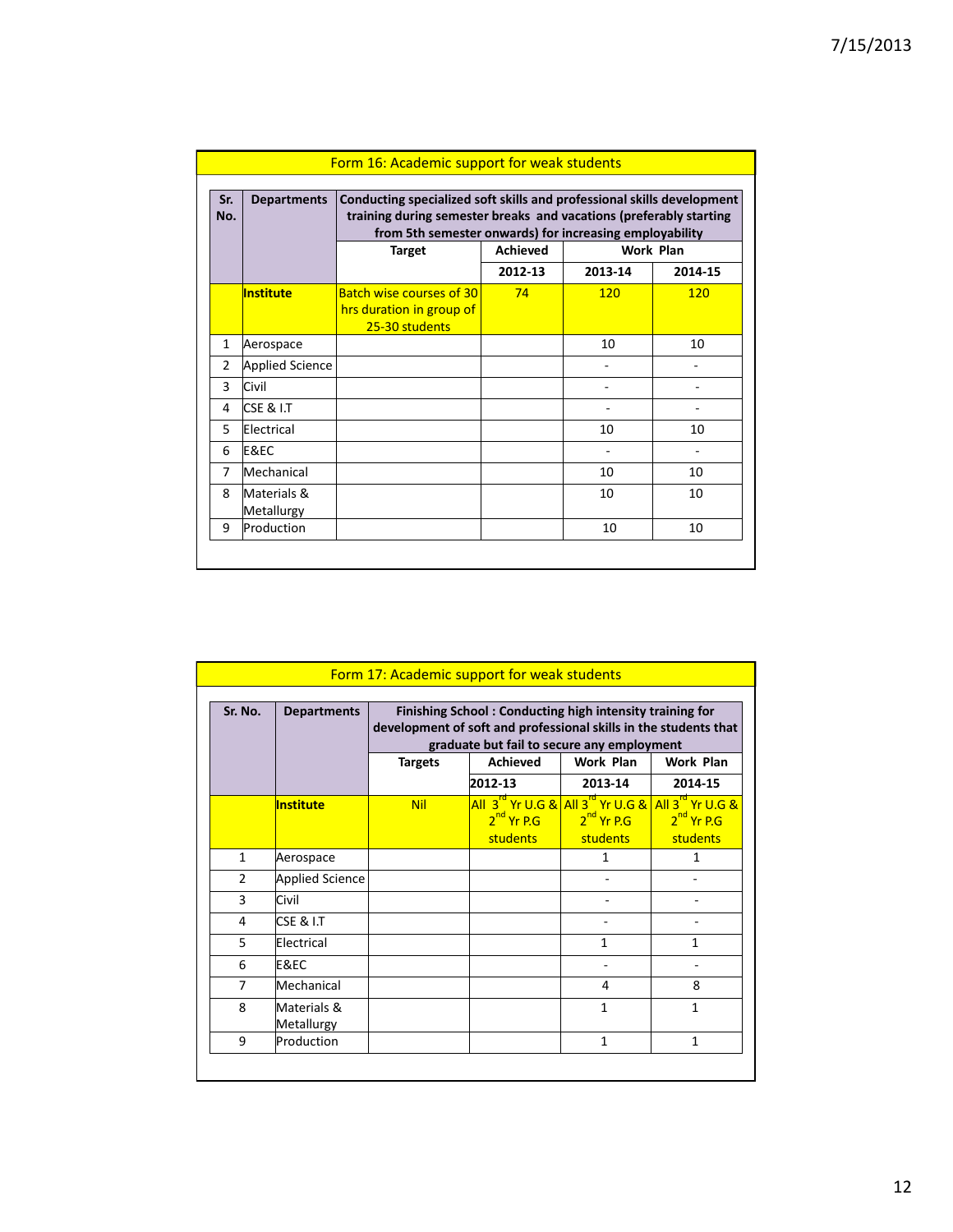## **Form- I**

## **Institutional (Internal) Full-Scale Academic Workshop under TEQIP-II**

## **Activity 1 - Established/Establishing tie-ups with IITs/NITs**

| S.             | <b>Department</b>             |                                                  | Name of Activity which will be undertaken by the Department | <b>Name of faculty</b>                                                                   |                         |                      |
|----------------|-------------------------------|--------------------------------------------------|-------------------------------------------------------------|------------------------------------------------------------------------------------------|-------------------------|----------------------|
| No.            |                               |                                                  |                                                             | coordinator for this                                                                     |                         |                      |
|                |                               |                                                  |                                                             |                                                                                          |                         | activity             |
|                |                               | Number of Half Day workshops<br>faculty per year | to be conducted by IIT experts for                          | Number of Expert lectures by IIT<br>experts for students per subject or<br>area per year |                         |                      |
|                |                               | <b>Work Plan</b>                                 |                                                             | <b>Work Plan</b>                                                                         |                         |                      |
|                |                               | 2013-14                                          | 2014-15                                                     | 2013-14                                                                                  | 2014-15                 |                      |
|                | <b>Applied Science</b>        | 1                                                | $\mathbf{1}$                                                |                                                                                          |                         | Dr. Harminder Kaur   |
| $\overline{2}$ | Aerospace Engineering         | $\overline{2}$                                   | $\overline{2}$                                              | $\overline{\mathbf{4}}$                                                                  | $\overline{\mathbf{4}}$ | Dr. Rakesh Kumar     |
| 3              | Civil Engineering             |                                                  |                                                             |                                                                                          |                         |                      |
| $\overline{4}$ | CSE & IT                      | $\overline{2}$                                   | $\overline{2}$                                              | $\overline{\mathbf{4}}$                                                                  | $\overline{\mathbf{4}}$ | Prof. Rajesh Bhatia  |
| 5              | <b>Electrical Engineering</b> | $\overline{2}$                                   | $\overline{2}$                                              | $\overline{\mathbf{4}}$                                                                  | $\overline{\mathbf{4}}$ | Prof. Shiv Narayan   |
| 6              | Electronics & Electrical      |                                                  |                                                             | 2 to 3                                                                                   | 2 to 3                  | Mr. Sukhwinder Singh |
|                | Communication                 |                                                  |                                                             |                                                                                          |                         |                      |
| 7              | Mechanical Engineering        | $\mathbf{1}$                                     | $\mathbf{1}$                                                | $\mathbf{3}$                                                                             | 3                       | Dr. Alakesh Manna    |
| 8              | Materials & Metallurgy        | $\overline{\mathbf{4}}$                          | $\overline{\mathbf{4}}$                                     | $\overline{2}$                                                                           | $\overline{2}$          | Dr. Uma Batra        |
|                | Engineering                   |                                                  |                                                             |                                                                                          |                         |                      |
| 9              | Production Engineering        | $\mathbf{1}$                                     | $\mathbf{1}$                                                | $\overline{\mathbf{4}}$                                                                  | $\overline{\mathbf{4}}$ | Dr. N.M. Suri        |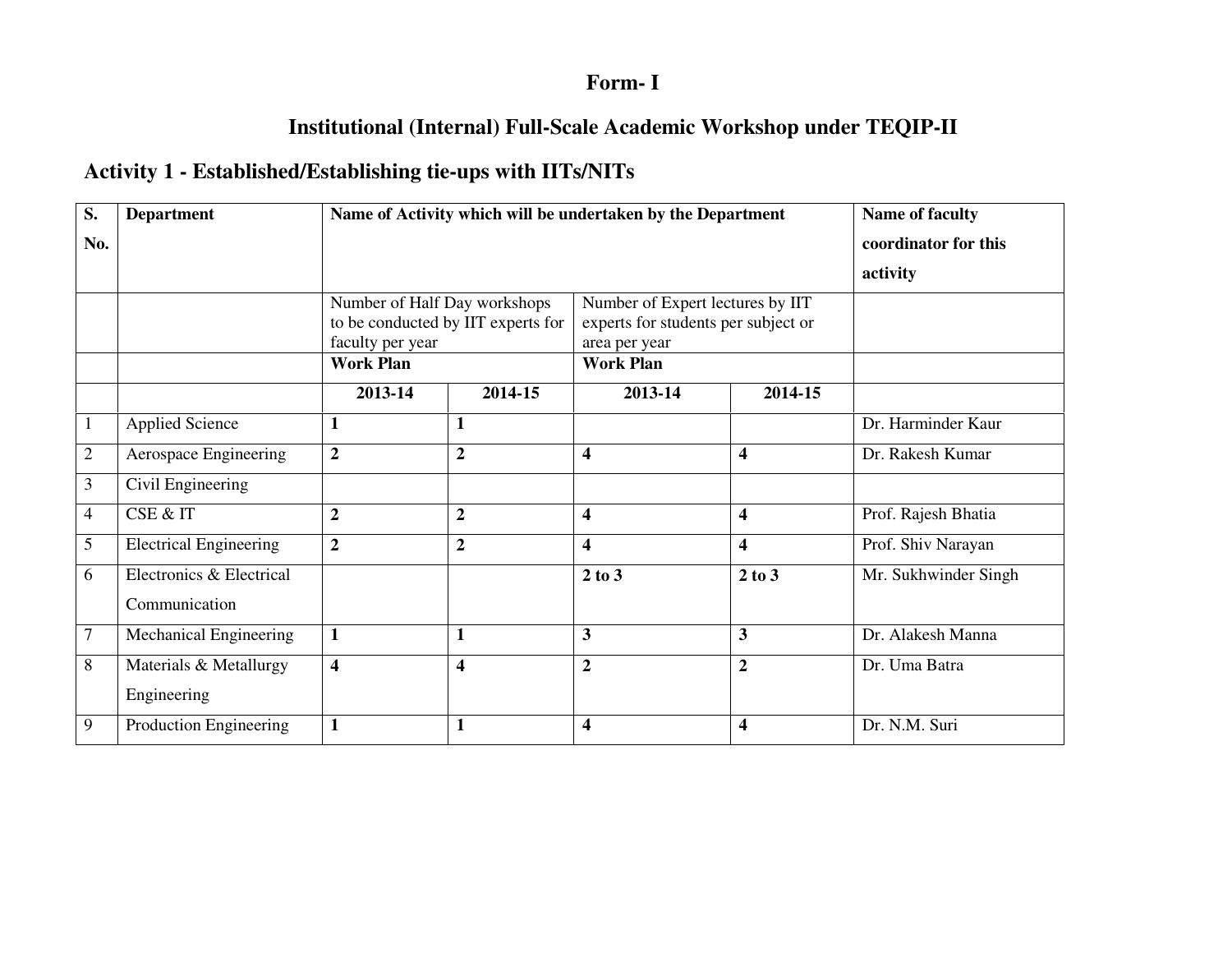#### **Form- II**

## **Institutional (Internal) Full-Scale Academic Workshop under TEQIP-II**

## **Activity 2: Academic Linkages with Industry**

| S.             | <b>Department</b>             | Name of Activity which will be undertaken by the Department       |                  |                                                                                                                                                          |                                   | Name of faculty   |  |
|----------------|-------------------------------|-------------------------------------------------------------------|------------------|----------------------------------------------------------------------------------------------------------------------------------------------------------|-----------------------------------|-------------------|--|
| No.            |                               |                                                                   | coordinator for  |                                                                                                                                                          |                                   |                   |  |
|                |                               |                                                                   |                  |                                                                                                                                                          |                                   |                   |  |
|                |                               | Number of ME thesis in<br>collaboration with industry per<br>year |                  | Number of Short term program with industry/ one Industry<br>week per department per semester including 3 to 5 expert<br>lectures for students in classes |                                   |                   |  |
|                |                               | <b>Work Plan</b>                                                  |                  | <b>Work Plan</b>                                                                                                                                         |                                   |                   |  |
|                |                               | 2013-14                                                           | 2014-15          | 2013-14                                                                                                                                                  | 2014-15                           |                   |  |
|                | <b>Applied Science</b>        |                                                                   |                  |                                                                                                                                                          |                                   |                   |  |
| $\overline{c}$ | Aerospace Engineering         |                                                                   |                  | <b>3 Expert Lectures</b>                                                                                                                                 | <b>3 Expert Lectures</b>          | Dr. T.K. Jindal   |  |
| 3              | Civil Engineering             |                                                                   |                  |                                                                                                                                                          |                                   |                   |  |
| $\overline{4}$ | CSE & IT                      | $\boldsymbol{2}$                                                  | $\boldsymbol{2}$ | 1                                                                                                                                                        | $\overline{2}$                    | Prof. Divya       |  |
| 5              | <b>Electrical Engineering</b> | $\overline{2}$                                                    | $\boldsymbol{2}$ | $1 STP*$                                                                                                                                                 | $1 STP*$                          | Dr. Rintu Khanna  |  |
| 6              | Electronics & Electrical      | 3                                                                 | 3                | 1                                                                                                                                                        | $\mathbf{1}$                      | Dr. Neelam R.     |  |
|                | Communication                 |                                                                   |                  |                                                                                                                                                          |                                   | Prakash           |  |
| 7              | <b>Mechanical Engineering</b> | 3                                                                 | $\mathbf{3}$     |                                                                                                                                                          |                                   | Dr. P.S Satsangi  |  |
| 8              | Materials & Metallurgy        | $\mathbf{1}$                                                      | $\mathbf{1}$     | $1 STP* + 3$                                                                                                                                             | $1 STP* + 3$                      | Mr. R. K. Mahajan |  |
|                | Engineering                   |                                                                   |                  | Alumni/<br><b>Expert Lectures</b>                                                                                                                        | Alumni/<br><b>Expert Lectures</b> |                   |  |
| 9              | Production Engineering        | $\overline{2}$                                                    | $\overline{2}$   | 1 per year                                                                                                                                               | 1 per year                        | Dr. R. M. Belokar |  |

**\*STP: Short Term Program**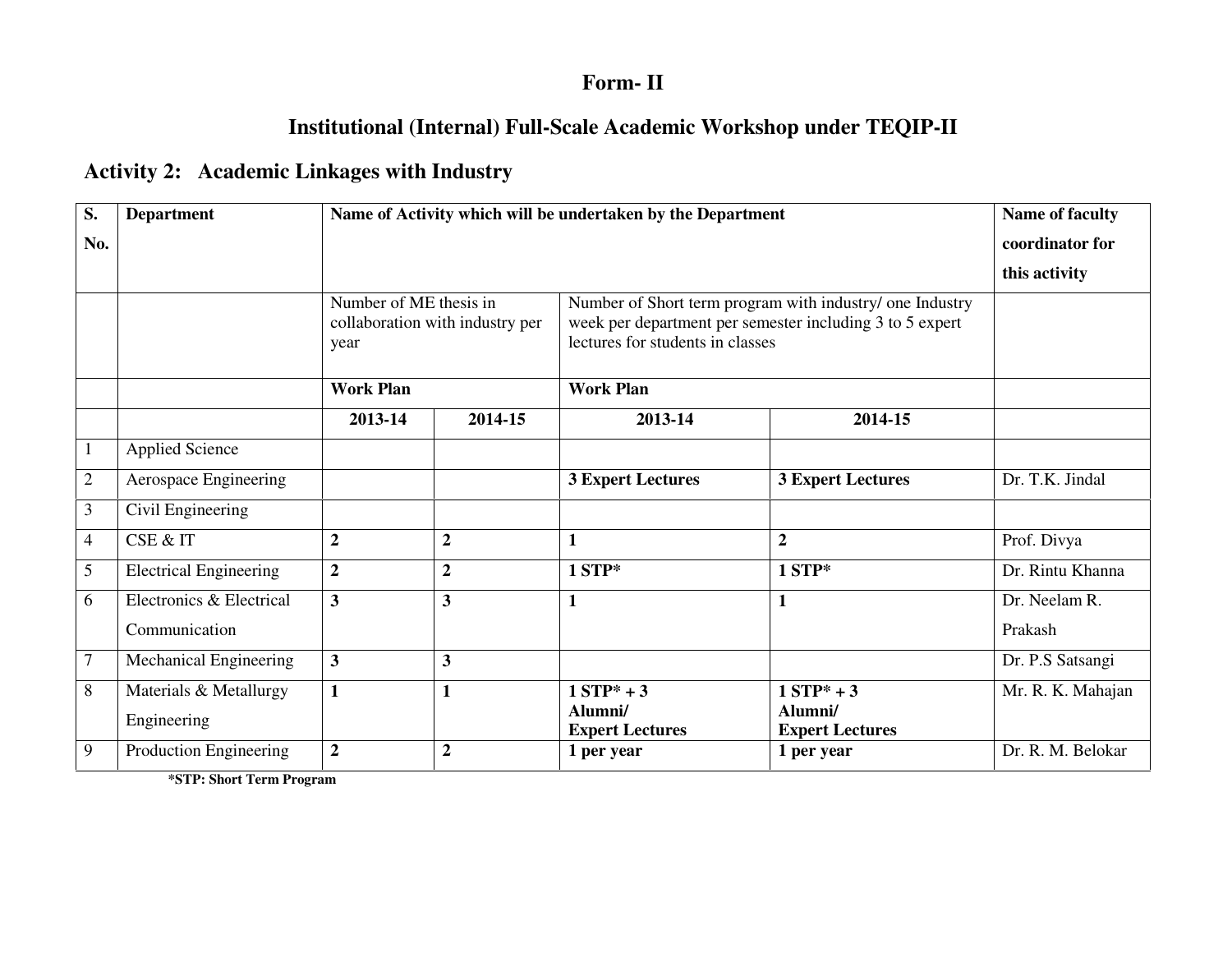#### **Form- III**

### **Institutional (Internal) Full-Scale Academic Workshop under TEQIP-II**

#### **Activity 3: Faculty Training (subject domain, pedagogical training, management)**

| S.               | <b>Department</b>             | Name of Activity which will be undertaken by the Department |                                |                      |              |                                    | Name of faculty |                   |
|------------------|-------------------------------|-------------------------------------------------------------|--------------------------------|----------------------|--------------|------------------------------------|-----------------|-------------------|
| No.              |                               |                                                             |                                |                      |              |                                    | coordinator for |                   |
|                  |                               |                                                             |                                |                      |              |                                    |                 | this activity     |
|                  | Pedagogical Training (Number  |                                                             | <b>Subject Domain Training</b> | Pedagogical Training |              | <b>Management Training (Number</b> |                 |                   |
|                  | of faculty members)           | (Number of faculty members)                                 |                                | (Number of faculty   |              | of faculty members)                |                 |                   |
|                  |                               |                                                             |                                | members)             |              |                                    |                 |                   |
|                  |                               | <b>Work Plan</b>                                            |                                | <b>Work Plan</b>     |              | <b>Work Plan</b>                   |                 |                   |
|                  |                               | 2013-14                                                     | 2014-15                        | 2013-14              | 2014-15      | 2013-14                            | 2014-15         |                   |
|                  | <b>Applied Science</b>        | 10                                                          | 10                             | $\overline{2}$       | 3            |                                    |                 | Dr. Anju Singla   |
| $\boldsymbol{2}$ | Aerospace Engineering         | $\overline{2}$                                              | $\overline{2}$                 |                      | $\mathbf{1}$ |                                    | $\overline{0}$  | Dr. Kishori Lal   |
| $\mathfrak{Z}$   | Civil Engineering             | 10                                                          | 10                             | $\overline{4}$       | 3            | $\overline{2}$                     | $\overline{2}$  |                   |
| $\overline{4}$   | CSE & IT                      | 8                                                           | 9                              | $\overline{2}$       | 3            |                                    | $\overline{0}$  |                   |
| 5                | <b>Electrical Engineering</b> | 5                                                           | 5                              |                      |              |                                    | $\overline{2}$  | Dr. Raminder Kaur |
| 6                | Electronics & Electrical      | 5                                                           | 6                              | $\overline{2}$       | 3            |                                    |                 | Mr. Nagender Sah  |
|                  | Communication                 |                                                             |                                |                      |              |                                    |                 |                   |
| $\overline{7}$   | Mechanical Engineering        | 10                                                          | 10                             |                      |              |                                    |                 | Dr. Sanjeev Kumar |
| 8                | Materials & Metallurgy        | $\overline{4}$                                              | $\overline{4}$                 | $\overline{2}$       |              |                                    | $\overline{0}$  | Dr. Mamta         |
|                  | Engineering                   |                                                             |                                |                      |              |                                    |                 |                   |
| 9                | Production Engineering        | 5                                                           | 5                              |                      |              |                                    | $\theta$        | Mr. Rahul Vaishya |

**\*STC: Short Term Course** 

**\*\*Conference/Seminar/workshop**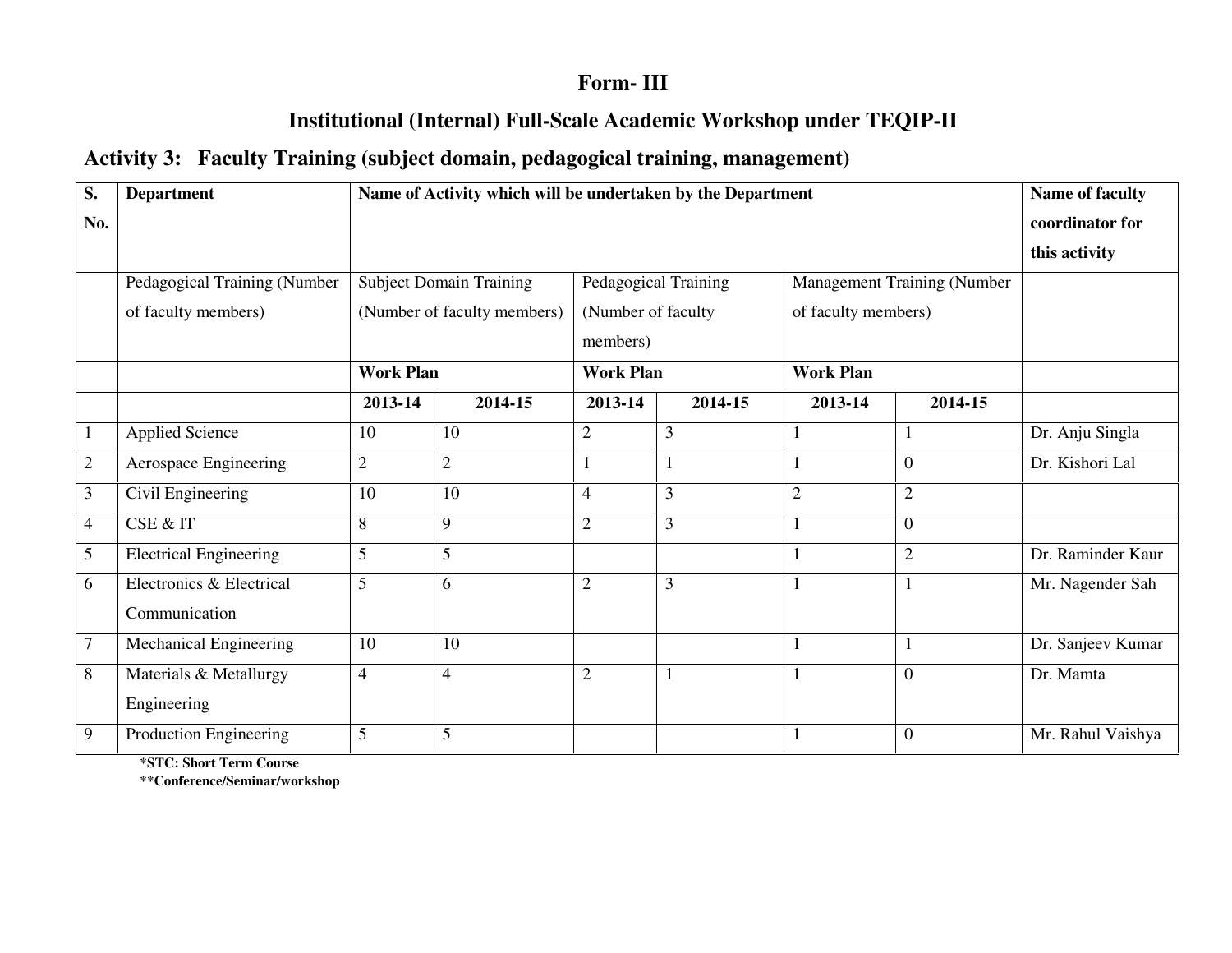# **Form- IV**

## **Institutional (Internal) Full-Scale Academic Workshop under TEQIP-II**

#### **Activity 4: Virtual Classrooms**

| S. No. | <b>Department</b>             | Name of Activity which will be undertaken by<br><b>Department</b> | Name of faculty<br>coordinator for this activity    |                     |  |
|--------|-------------------------------|-------------------------------------------------------------------|-----------------------------------------------------|---------------------|--|
|        |                               |                                                                   | Number of courses to be taught in virtual classroom |                     |  |
|        |                               |                                                                   | <b>Work Plan</b>                                    |                     |  |
|        |                               | 2013-14                                                           | 2014-15                                             |                     |  |
| 1.     | <b>Applied Science</b>        |                                                                   | 1                                                   | Dr. Sucheta         |  |
| 2.     | Aerospace Engineering         | 1                                                                 | $\mathbf{1}$                                        | Dr. T K Jindal      |  |
| 3.     | Civil Engineering             |                                                                   |                                                     |                     |  |
| 4.     | CSE & IT                      |                                                                   | $\mathbf{1}$                                        | Prof. Rajesh Bhatia |  |
| 5.     | <b>Electrical Engineering</b> | $\mathbf{1}$                                                      | $\mathbf{1}$                                        | Dr. Dheeraj         |  |
| 6.     | Electronics & Electrical      | $\mathbf{1}$                                                      | $\mathbf{1}$                                        | Ms. Rita Mahajan    |  |
|        | Communication                 |                                                                   |                                                     |                     |  |
| 7.     | <b>Mechanical Engineering</b> | 4                                                                 | $\overline{\mathbf{4}}$                             | Mr. Rajesh Kanda    |  |
| 8.     | Materials & Metallurgy        |                                                                   |                                                     |                     |  |
|        | Engineering                   |                                                                   |                                                     |                     |  |
| 9.     | Production Engineering        |                                                                   | $\mathbf{1}$                                        | Dr. Suman Kant      |  |